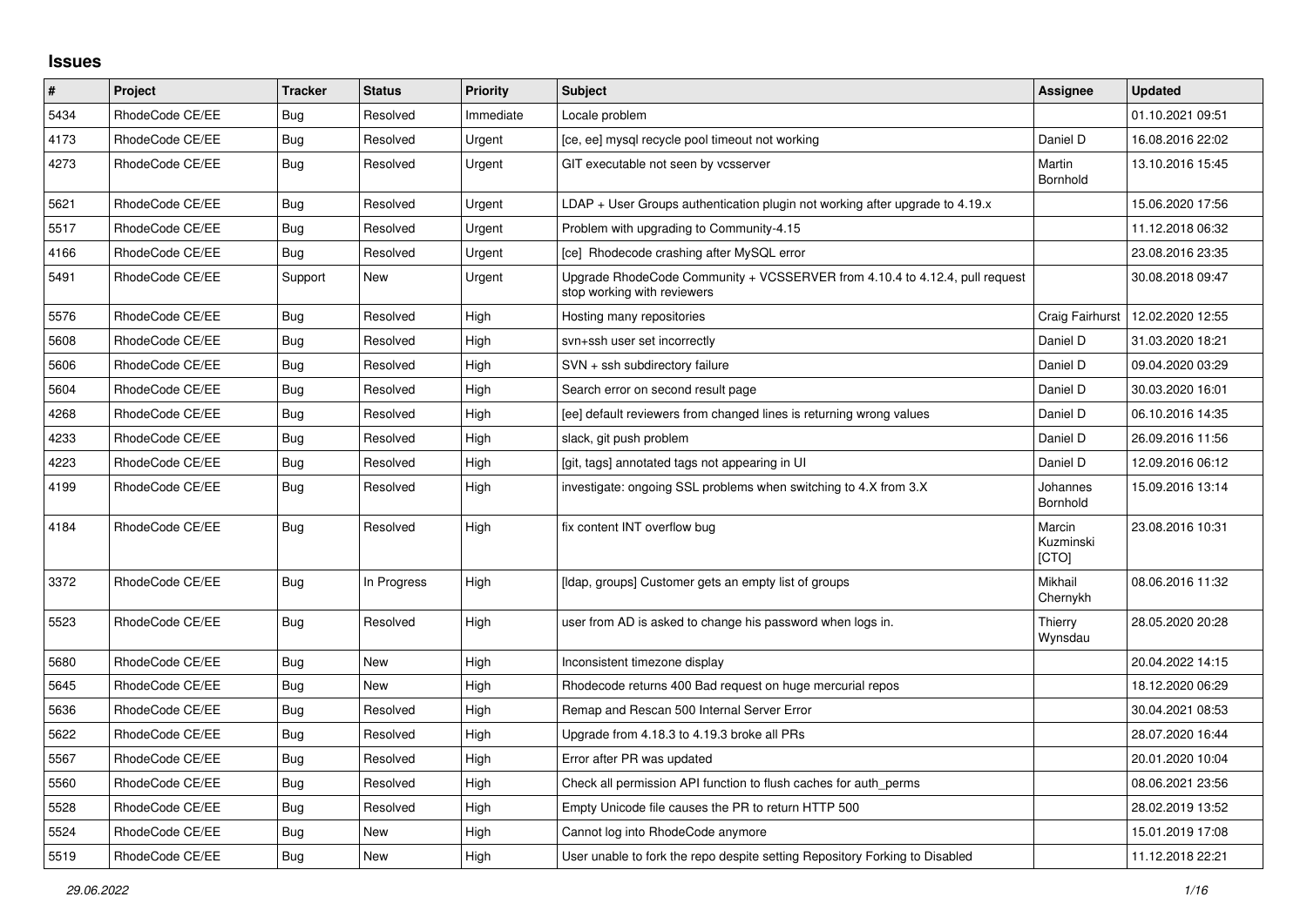| $\sharp$ | Project         | <b>Tracker</b> | <b>Status</b> | <b>Priority</b> | Subject                                                                                                            | Assignee                     | <b>Updated</b>   |
|----------|-----------------|----------------|---------------|-----------------|--------------------------------------------------------------------------------------------------------------------|------------------------------|------------------|
| 5513     | RhodeCode CE/EE | Bug            | Resolved      | High            | Gist: GitHub flavoured markdown gist creation fails                                                                |                              | 07.07.2019 22:21 |
| 5510     | RhodeCode CE/EE | Bug            | <b>New</b>    | High            | AssertionError: unexpected parameters: user agent & hook type                                                      |                              | 31.07.2021 11:14 |
| 5502     | RhodeCode CE/EE | Bug            | Resolved      | High            | 500 error when using multiple custom branch permissions                                                            |                              | 07.12.2018 09:49 |
| 5489     | RhodeCode CE/EE | Bug            | Resolved      | High            | grant_user_permission_to_repo_group API call fails to set permissions on child<br>repos                            |                              | 11.07.2018 09:57 |
| 5436     | RhodeCode CE/EE | <b>Bug</b>     | Resolved      | High            | Unable To Open Pull Request in 4.11.2                                                                              |                              | 14.02.2018 11:14 |
| 5433     | RhodeCode CE/EE | Bug            | Resolved      | High            | RhodeCode Community 4.11 doesn't handle HG largefiles extension                                                    |                              | 01.02.2018 20:08 |
| 5414     | RhodeCode CE/EE | Bug            | <b>New</b>    | High            | When Opening New Pull Request, Target Revision Default Is Undesireable                                             |                              | 11.04.2018 23:20 |
| 5399     | RhodeCode CE/EE | Bug            | In Progress   | High            | Issues with Git LFS integration                                                                                    |                              | 07.07.2019 22:21 |
| 4304     | RhodeCode CE/EE | Bug            | Resolved      | High            | Search: Internal Server Error                                                                                      |                              | 26.11.2016 16:26 |
| 4206     | RhodeCode CE/EE | Bug            | Resolved      | High            | Error creating SVN groups                                                                                          |                              | 15.09.2016 13:24 |
| 4116     | RhodeCode CE/EE | Bug            | <b>New</b>    | High            | [ee] Starting EE or running paster commands like setup-rhodecode does not work<br>without setting LC ALL properly. |                              | 18.08.2016 21:03 |
| 317      | Documentation   | Feature        | <b>New</b>    | High            | Styling                                                                                                            | <b>Brian Butler</b>          | 07.07.2016 10:10 |
| 4213     | RhodeCode CE/EE | Feature        | <b>New</b>    | High            | Embed PostgreSQL database                                                                                          | Marcin<br>Kuzminski<br>[CTO] | 03.09.2016 23:45 |
| 5552     | RhodeCode CE/EE | Feature        | <b>New</b>    | High            | PR dependency across repos                                                                                         |                              | 22.06.2019 01:15 |
| 5289     | RhodeCode CE/EE | Feature        | <b>New</b>    | High            | Ability to Upload/Replace a file using the UI                                                                      |                              | 22.09.2017 10:29 |
| 4243     | RhodeCode CE/EE | Support        | Resolved      | High            | Gist visibility update?                                                                                            | Martin<br>Bornhold           | 27.09.2016 06:40 |
| 5516     | RhodeCode CE/EE | Support        | Resolved      | High            | Cannot log into RhodeCode                                                                                          | Thierry<br>Wynsdau           | 28.05.2020 20:28 |
| 5639     | RhodeCode CE/EE | Support        | <b>New</b>    | High            | 500 Internal Server Error   The server has either erred  after importing Database<br>from backup                   |                              | 22.11.2020 09:15 |
| 4677     | RhodeCode CE/EE | Support        | Resolved      | High            | API get repo refs not working?                                                                                     |                              | 19.12.2016 11:46 |
| 3364     | RhodeCode CE/EE | Support        | <b>New</b>    | High            | Allow Specifying the Commit Message for Pull Request Merges                                                        |                              | 17.04.2018 21:51 |
| 4251     | RhodeCode CE/EE | Task           | Feedback      | High            | [customer] Pull request with subrepos                                                                              | Martin<br>Bornhold           | 10.11.2016 17:52 |
| 5391     | RhodeCode CE/EE | Task           | Resolved      | High            | Secure Email change                                                                                                |                              | 17.04.2018 21:50 |
| 4235     | RhodeCode CE/EE | Task           | Resolved      | High            | Support GIT LFS server                                                                                             |                              | 23.03.2017 17:24 |
| 5610     | RhodeCode CE/EE | Bug            | Resolved      | Normal          | Files navigation looses the at= <name> marker</name>                                                               | Daniel D                     | 03.10.2021 23:23 |
| 5599     | RhodeCode CE/EE | <b>Bug</b>     | Resolved      | Normal          | SVN navigation to trunk fails                                                                                      | Daniel D                     | 04.04.2020 11:21 |
| 5579     | RhodeCode CE/EE | Bug            | Resolved      | Normal          | JS bug when a commit message can be parsed as a number                                                             | Daniel D                     | 20.01.2020 10:04 |
| 4296     | RhodeCode CE/EE | Bug            | Resolved      | Normal          | [ee] Can not create pull requests with reviewers.                                                                  | Daniel D                     | 07.11.2016 21:17 |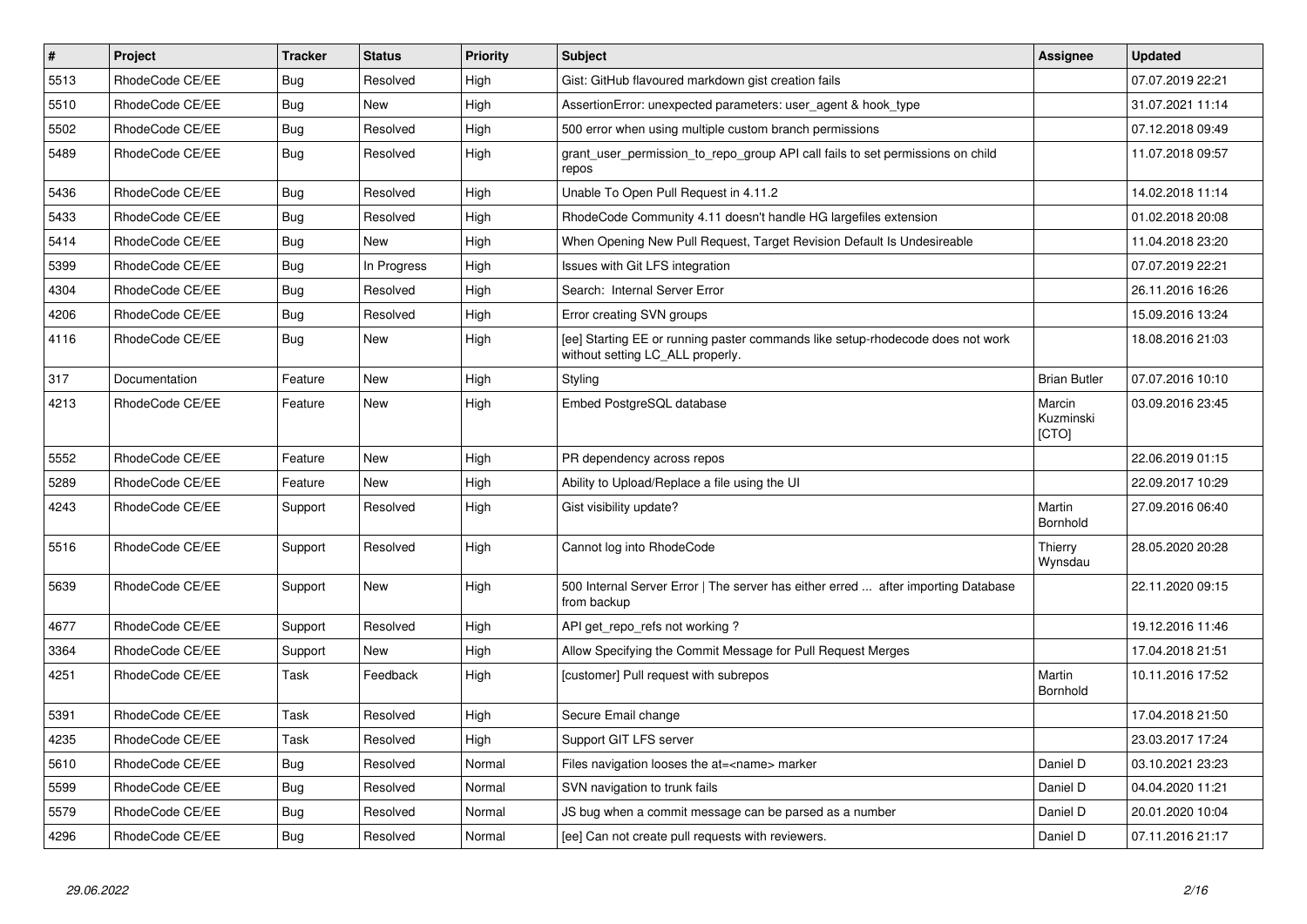| #    | <b>Project</b>  | <b>Tracker</b> | <b>Status</b> | <b>Priority</b> | <b>Subject</b>                                                                                                       | <b>Assignee</b>                     | <b>Updated</b>                   |
|------|-----------------|----------------|---------------|-----------------|----------------------------------------------------------------------------------------------------------------------|-------------------------------------|----------------------------------|
| 4278 | RhodeCode CE/EE | Bug            | Resolved      | Normal          | [admin] Clicking the save button in admin -> settings -> issue tracker leads to<br>exception if no patterns entered. | Daniel D                            | 18.10.2016 13:38                 |
| 4256 | RhodeCode CE/EE | Bug            | <b>New</b>    | Normal          | [ce, ee, ux] Source code highlight colors conflict with red/green inserted/deleted<br>blocks                         | Daniel D                            | 03.10.2016 05:00                 |
| 4208 | RhodeCode CE/EE | Bug            | <b>New</b>    | Normal          | [ce, ee] test errors get hidden by error page                                                                        | Daniel D                            | 14.09.2016 12:00                 |
| 4110 | RhodeCode CE/EE | Bug            | In Progress   | Normal          | [ce, ee] repos can be named admin, static                                                                            | Daniel D                            | 20.07.2016 19:51                 |
| 4092 | RhodeCode CE/EE | <b>Bug</b>     | Feedback      | Normal          | [ce, ee] Redmine/JIRA integrations - smart commits                                                                   | Daniel D                            | 21.07.2016 12:59                 |
| 4091 | RhodeCode CE/EE | Bug            | Resolved      | Normal          | [ce, ee] Redmine integration blocks for 30 seconds if redmine server not available                                   | Daniel D                            | 15.07.2016 12:26                 |
| 3971 | RhodeCode CE/EE | <b>Bug</b>     | Resolved      | Normal          | [ce, vcs] Merge requests/Pull requests failing due to rebase problem                                                 | Johannes<br>Bornhold                | 19.07.2016 15:54                 |
| 4254 | RhodeCode CE/EE | Bug            | Resolved      | Normal          | [frontend] 500 Internal Server Error with i18n-ed pages                                                              | Lisa Quatmann                       | 30.09.2016 14:38                 |
| 4224 | RhodeCode CE/EE | Bug            | Resolved      | Normal          | [docs] update docs re: removing old instances when switching editions                                                |                                     | Lisa Quatmann   11.10.2016 15:36 |
| 4121 | RhodeCode CE/EE | Bug            | Resolved      | Normal          | [ce, ee] server announcement has extra margin                                                                        | Lisa Quatmann                       | 26.09.2016 14:00                 |
| 3488 | RhodeCode CE/EE | Bug            | Resolved      | Normal          | [frontend, styling] update icon font                                                                                 | Lisa Quatmann                       | 04.10.2016 13:27                 |
| 5257 | RhodeCode CE/EE | Bug            | <b>New</b>    | Normal          | Git repository with big binary file provokes error and strange behavior/memory leak<br>of RH.                        | Marcin<br>Kuzminski<br>[CTO]        | 23.03.2017 22:02                 |
| 4276 | RhodeCode CE/EE | Bug            | Resolved      | Normal          | System info page uses mercurial/git versions from RhodeCode instead of VCSServer                                     | Marcin<br>Kuzminski<br>[CTO]        | 14.11.2016 21:19                 |
| 4250 | RhodeCode CE/EE | Bug            | Resolved      | Normal          | Adding a reviewer into existing PR doesn't set a reason.                                                             | Marcin<br>Kuzminski<br><b>[CTO]</b> | 07.10.2016 20:05                 |
| 4178 | RhodeCode CE/EE | Bug            | Resolved      | Normal          | RhodeCode EE OVA VM wont run on a ESX 6.0 host                                                                       | Marcin<br>Kuzminski<br>[CTO]        | 15.09.2016 13:25                 |
| 4065 | RhodeCode CE/EE | Bug            | Resolved      | Normal          | [ux, login] 404 on login after comment attempt                                                                       | Marcin<br>Kuzminski<br>[CTO]        | 04.07.2016 00:40                 |
| 4036 | RhodeCode CE/EE | Bug            | Resolved      | Normal          | encrypted clone uri can throw unicodeerror after key change                                                          | Marcin<br>Kuzminski<br>[CTO]        | 27.06.2016 19:38                 |
| 4035 | RhodeCode CE/EE | Bug            | In Progress   | Normal          | failed to create whoosh index                                                                                        | Marcin<br>Kuzminski<br>[CTO]        | 06.07.2016 00:04                 |
| 3549 | RhodeCode CE/EE | Bug            | Resolved      | Normal          | [4.0.0 regression], file source links use last commit id instead of current commit id                                | Marcin<br>Kuzminski<br>[CTO]        | 21.04.2016 16:10                 |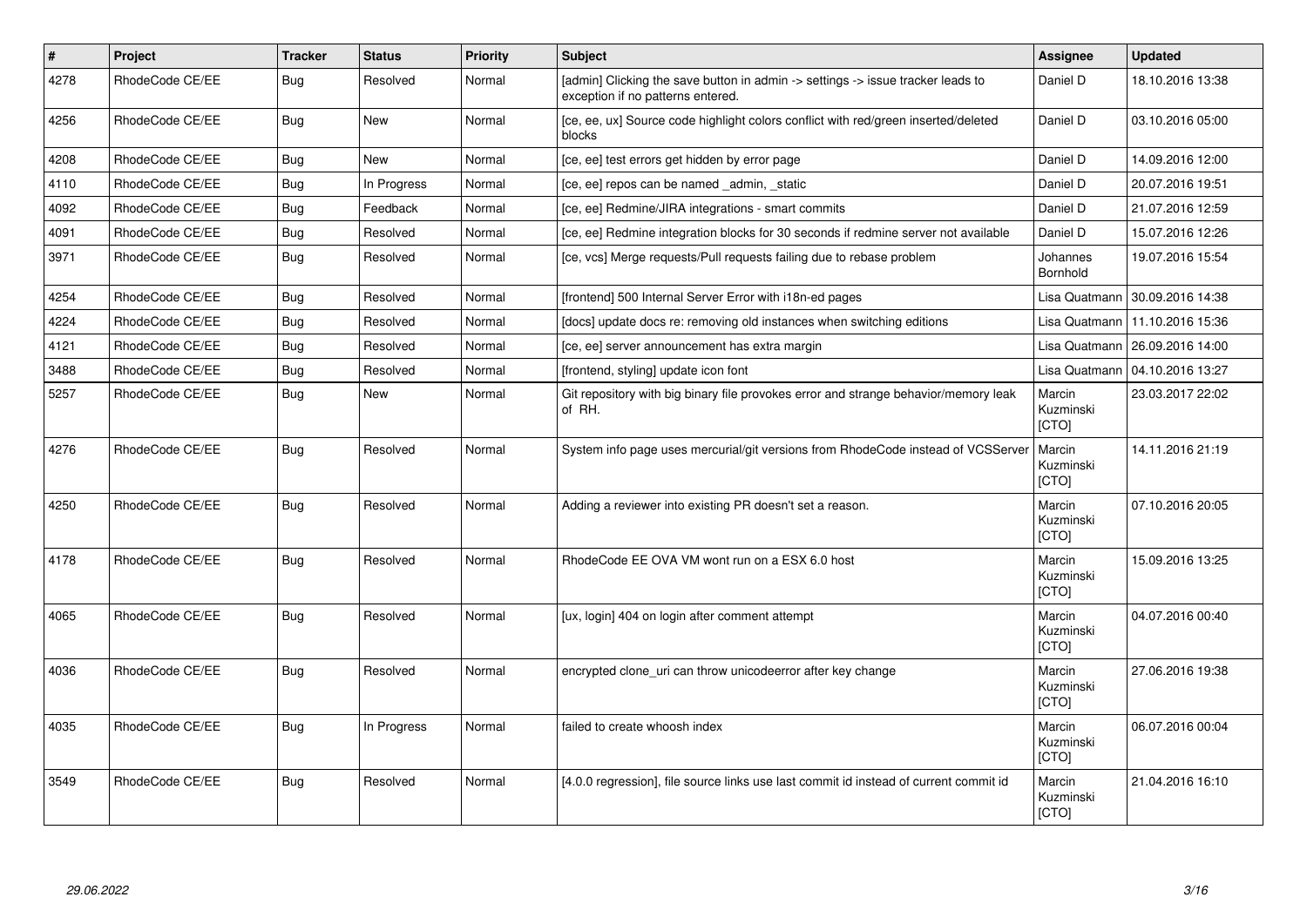| $\#$ | Project         | Tracker    | <b>Status</b> | <b>Priority</b> | Subject                                                                                                                              | Assignee                     | <b>Updated</b>   |
|------|-----------------|------------|---------------|-----------------|--------------------------------------------------------------------------------------------------------------------------------------|------------------------------|------------------|
| 3483 | RhodeCode CE/EE | <b>Bug</b> | New           | Normal          | oauth: disable 3rd party registration if RhodeCode registration is disabled                                                          | Marcin<br>Kuzminski<br>[CTO] | 13.04.2016 12:13 |
| 5587 | RhodeCode CE/EE | Bug        | Resolved      | Normal          | Broken metatags in 4.18.1                                                                                                            | Marcin Lulek                 | 29.01.2020 11:46 |
| 4279 | RhodeCode CE/EE | <b>Bug</b> | Resolved      | Normal          | re-captcha validation is broken                                                                                                      | Martin<br>Bornhold           | 26.10.2016 22:27 |
| 4277 | RhodeCode CE/EE | Bug        | Resolved      | Normal          | [frontend] System info page does not work correctly in safari.                                                                       | Martin<br>Bornhold           | 04.11.2016 12:08 |
| 4271 | RhodeCode CE/EE | <b>Bug</b> | Resolved      | Normal          | Browsing new repository groups via SVN issue                                                                                         | Martin<br>Bornhold           | 19.10.2016 11:11 |
| 4247 | RhodeCode CE/EE | Bug        | Resolved      | Normal          | [vcs] Using current time as timestamp during archive creating leads to changing<br>hashes                                            | Martin<br>Bornhold           | 28.09.2016 12:07 |
| 3950 | RhodeCode CE/EE | Bug        | Resolved      | Normal          | [ce, ee] trying to merge pr against a deleted branch/bookmark breaks the pr page                                                     | Martin<br>Bornhold           | 27.10.2016 16:12 |
| 5553 | RhodeCode CE/EE | Bug        | New           | Normal          | Exceptions Tracker - Exception ID: 140095575901360 after upgrade to the lastes<br>version                                            | Thierry<br>Wynsdau           | 10.07.2019 10:33 |
| 5679 | RhodeCode CE/EE | <b>Bug</b> | New           | Normal          | Data directory continues to grow until it fills disk partition                                                                       |                              | 25.04.2022 11:42 |
| 5672 | RhodeCode CE/EE | <b>Bug</b> | New           | Normal          | Unable to browse git repository folders with # in names                                                                              |                              | 16.12.2021 18:13 |
| 5670 | RhodeCode CE/EE | <b>Bug</b> | New           | Normal          | Repo-level administrators can usurp owner of repoistory                                                                              |                              | 01.12.2021 16:18 |
| 5669 | RhodeCode CE/EE | <b>Bug</b> | Resolved      | Normal          | Mercurial commit messages doesn't show cyrillic symbols                                                                              |                              | 01.10.2021 10:39 |
| 5664 | RhodeCode CE/EE | <b>Bug</b> | New           | Normal          | Regression: When assigning permissions, cannot see own group in auto-complete<br>without special conditions                          |                              | 29.07.2021 10:49 |
| 5662 | RhodeCode CE/EE | <b>Bug</b> | New           | Normal          | Full text search not working due to crash in whoosh                                                                                  |                              | 07.06.2022 08:31 |
| 5657 | RhodeCode CE/EE | Bug        | New           | Normal          | Error in maintenance page                                                                                                            |                              | 30.03.2021 15:09 |
| 5656 | RhodeCode CE/EE | <b>Bug</b> | Resolved      | Normal          | Error for branch permission page                                                                                                     |                              | 30.04.2021 08:53 |
| 5655 | RhodeCode CE/EE | <b>Bug</b> | Resolved      | Normal          | New public gist's id is always auto generated                                                                                        |                              | 01.07.2021 12:06 |
| 5654 | RhodeCode CE/EE | Bug        | New           | Normal          | Comment formatting broken when containing @ in a code block                                                                          |                              | 24.02.2021 12:10 |
| 5652 | RhodeCode CE/EE | <b>Bug</b> | Resolved      | Normal          | Pull Requests: when title and descriptions contains character [] {} and () index out of<br>bound when attempting to comment/approve. |                              | 30.04.2021 08:53 |
| 5651 | RhodeCode CE/EE | Bug        | Resolved      | Normal          | Pull requests can get stuck if the diff is too large (it was created by mistake but we<br>can't open it to delete it)                |                              | 30.04.2021 08:53 |
| 5649 | RhodeCode CE/EE | <b>Bug</b> | New           | Normal          | test-file-upload                                                                                                                     |                              | 17.12.2020 23:08 |
| 5644 | RhodeCode CE/EE | Bug        | New           | Normal          | PR inks to comments not working if files are collapsed                                                                               |                              | 02.12.2020 10:42 |
| 5634 | RhodeCode CE/EE | Bug        | Resolved      | Normal          | Quick Search Toolbar bugs out if pull request contains unicode double quote<br>character "                                           |                              | 12.10.2020 23:13 |
| 5633 | RhodeCode CE/EE | Bug        | Resolved      | Normal          | Moderately large pull requests fail because inefficient use of reviewer_data_json<br>column in pull requests table                   |                              | 12.10.2020 23:13 |
| 5632 | RhodeCode CE/EE | <b>Bug</b> | New           | Normal          | Missing Parent Folder for Personal Repo lacks proper handling                                                                        |                              | 03.08.2020 07:56 |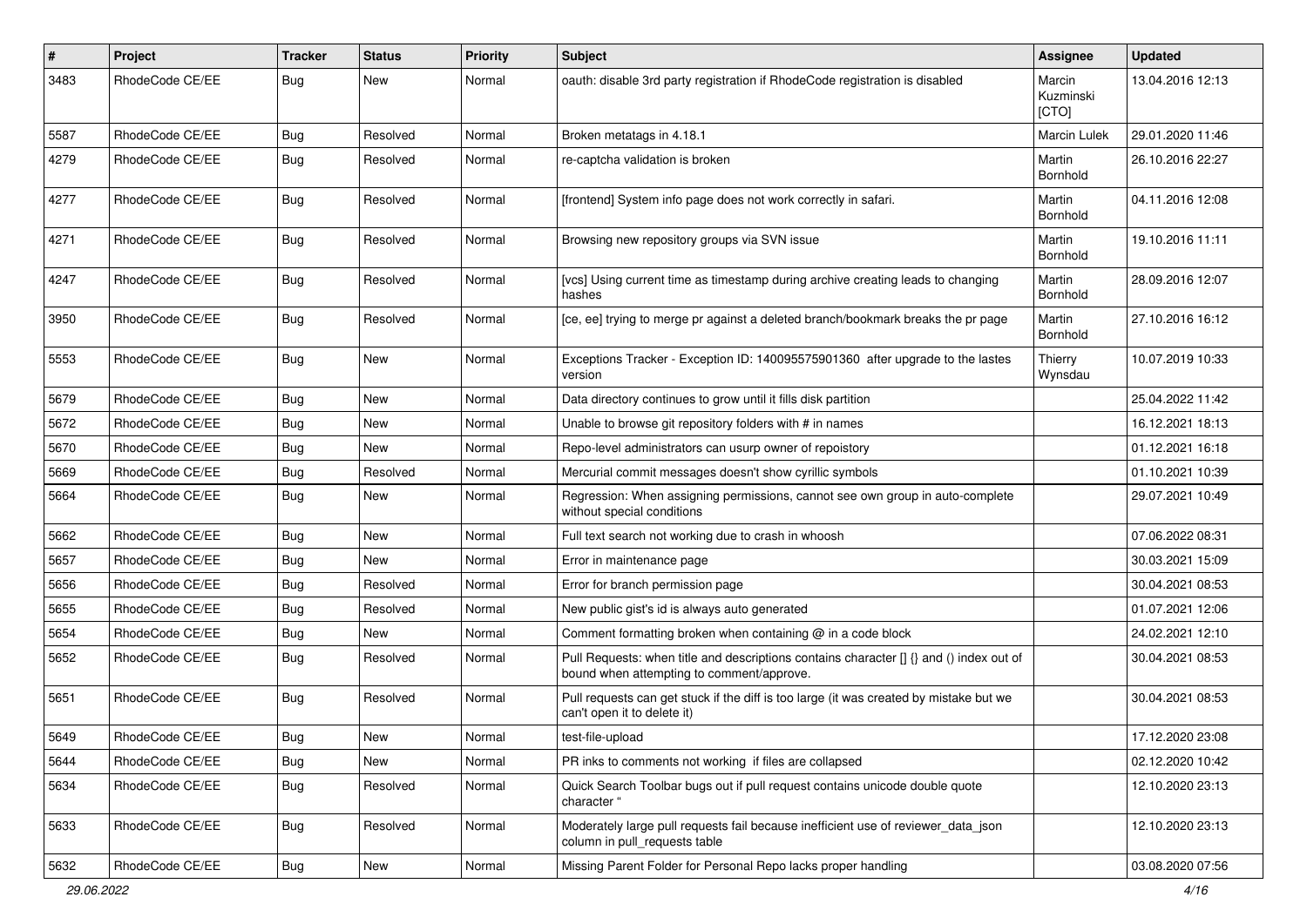| $\vert$ # | Project           | <b>Tracker</b> | <b>Status</b> | <b>Priority</b> | <b>Subject</b>                                                                                                    | Assignee | <b>Updated</b>   |
|-----------|-------------------|----------------|---------------|-----------------|-------------------------------------------------------------------------------------------------------------------|----------|------------------|
| 5630      | RhodeCode CE/EE   | Bug            | New           | Normal          | Inline comments do not follow the line of code                                                                    |          | 21.07.2020 11:25 |
| 5629      | RhodeCode CE/EE   | Bug            | New           | Normal          | Diff truncated on small files                                                                                     |          | 21.07.2020 08:58 |
| 5628      | Documentation     | Bug            | New           | Normal          | Problems with SSH Connection docs                                                                                 |          | 06.05.2022 21:14 |
| 5627      | Documentation     | Bug            | New           | Normal          | Immediate re-run of rhodecode-index throws warnings on some repos (and suggests<br>rebuild from scratch)          |          | 02.07.2020 19:41 |
| 5626      | RhodeCode CE/EE   | Bug            | New           | Normal          | Whoosh full-text indexing is fully indexing all repos, not recognizing forks                                      |          | 02.07.2020 19:24 |
| 5625      | Documentation     | Bug            | New           | Normal          | Feedback on RhodeCode Full-text search docs                                                                       |          | 02.07.2020 19:22 |
| 5624      | RhodeCode CE/EE   | Bug            | <b>New</b>    | Normal          | Timeout when trying to test SMTP email configuration                                                              |          | 01.07.2020 20:01 |
| 5623      | RhodeCode CE/EE   | Bug            | Resolved      | Normal          | Credentials for remote repository URL leaking in Repository Header                                                |          | 22.07.2020 00:47 |
| 5620      | RhodeCode CE/EE   | Bug            | Resolved      | Normal          | Regression of mail rendering in Thunderbird                                                                       |          | 15.06.2020 16:45 |
| 5619      | RhodeCode CE/EE   | Bug            | Resolved      | Normal          | Setting Landing Commit to SVN Trunk results in Files tab hitting a 404                                            |          | 04.06.2020 23:51 |
| 5605      | RhodeCode CE/EE   | Bug            | Resolved      | Normal          | Cannot set subversion compatibility to 1.10                                                                       |          | 30.03.2020 17:27 |
| 5596      | RhodeCode CE/EE   | Bug            | Resolved      | Normal          | Pull Request duplicated after description edit                                                                    |          | 14.04.2020 13:28 |
| 5594      | RhodeCode CE/EE   | Bug            | Resolved      | Normal          | Credentials in Repository Settings for Pull requests are exposed                                                  |          | 28.05.2020 20:25 |
| 5590      | RhodeCode CE/EE   | Bug            | New           | Normal          | Pull Request creation takes 2 minutes                                                                             |          | 28.05.2020 20:48 |
| 5588      | RhodeCode CE/EE   | Bug            | <b>New</b>    | Normal          | wrong rendering of issue tracker pattern                                                                          |          | 29.01.2020 11:24 |
| 5573      | RhodeCode CE/EE   | Bug            | Resolved      | Normal          | Wrong notification Base Url for Email-Integrations                                                                |          | 16.01.2020 08:53 |
| 5571      | RhodeCode CE/EE   | Bug            | Resolved      | Normal          | redmine does not work with firefox any more                                                                       |          | 25.10.2019 12:38 |
| 5570      | RhodeCode CE/EE   | Bug            | New           | Normal          | Remap repositories always fail in RhodeCode community                                                             |          | 04.10.2019 14:50 |
| 5569      | RhodeCode CE/EE   | Bug            | Resolved      | Normal          | SshWrapper error                                                                                                  |          | 21.01.2020 02:02 |
| 5561      | RhodeCode CE/EE   | Bug            | Resolved      | Normal          | PR diff doesn't update when target changes                                                                        |          | 21.05.2020 11:53 |
| 5559      | RhodeCode CE/EE   | <b>Bug</b>     | New           | Normal          | Timezone handling issue on repos list                                                                             |          | 07.07.2019 22:19 |
| 5557      | RhodeCode CE/EE   | Bug            | Resolved      | Normal          | Consider removing slashes from the RSS feed names                                                                 |          | 31.10.2019 19:54 |
| 5556      | RhodeCode CE/EE   | Bug            | New           | Normal          | After upgrade RhodeCode Enterprise, pull request via API adds repo owner as<br>default reviewer                   |          | 01.01.2020 13:09 |
| 5555      | RhodeCode CE/EE   | Bug            | Resolved      | Normal          | Making Repository Public does not update the Default User Permissions                                             |          | 28.05.2020 20:26 |
| 5551      | Documentation     | Bug            | New           | Normal          | Mention LargeFile and LFS in the Backup page                                                                      |          | 21.04.2019 20:58 |
| 5550      | RhodeCode CE/EE   | Bug            | New           | Normal          | 500 Internal Server Error   The server has either erred or is incapable of performing<br>the requested operation. |          | 18.04.2019 17:12 |
| 5547      | RhodeCode CE/EE   | Bug            | New           | Normal          | UI not consistent between Firefox and Chrome                                                                      |          | 01.03.2019 23:35 |
| 5545      | RhodeCode CE/EE   | Bug            | New           | Normal          | Merge commit to contain the username/reponame of the origin                                                       |          | 28.02.2019 13:46 |
| 5540      | RhodeCode CE/EE   | <b>Bug</b>     | New           | Normal          | Rhode Code 4.15.2 VCS Caching(?) behaviour                                                                        |          | 25.02.2019 17:01 |
| 5538      | RhodeCode CE/EE   | Bug            | New           | Normal          | internal server error (UnicodeDecodeError) during rhodecode-index request                                         |          | 20.02.2019 14:43 |
| 5535      | RhodeCode Control | <b>Bug</b>     | New           | Normal          | improper rollback on upgrade failure                                                                              |          | 09.02.2019 21:12 |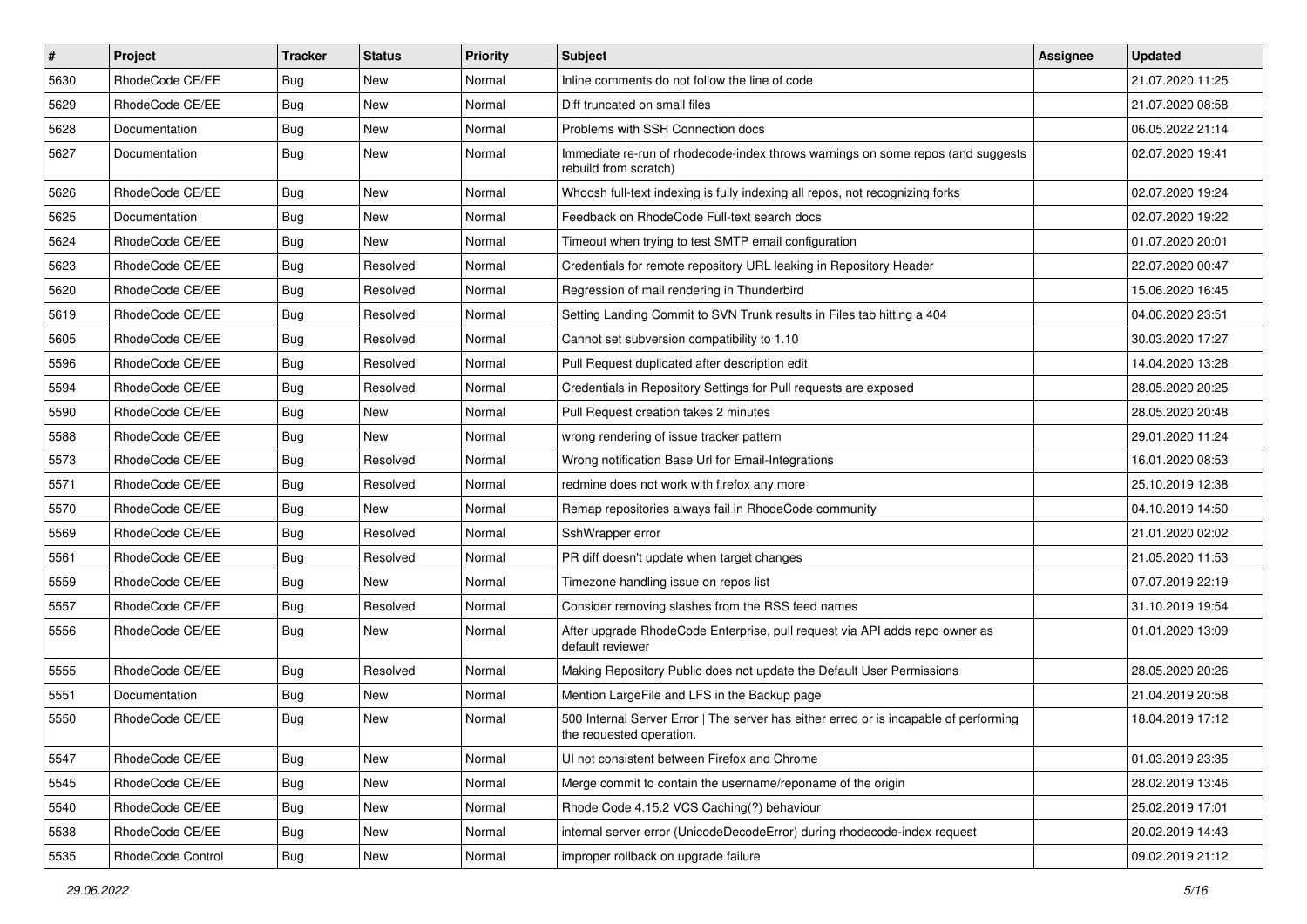| $\sharp$ | Project           | <b>Tracker</b> | <b>Status</b> | <b>Priority</b> | <b>Subject</b>                                                                                                                                                                       | <b>Assignee</b> | <b>Updated</b>   |
|----------|-------------------|----------------|---------------|-----------------|--------------------------------------------------------------------------------------------------------------------------------------------------------------------------------------|-----------------|------------------|
| 5531     | RhodeCode Tools   | Bug            | <b>New</b>    | Normal          | rhodecode-index: default cli opts overwrite given mapping file                                                                                                                       |                 | 17.07.2020 17:36 |
| 5530     | RhodeCode CE/EE   | Bug            | Resolved      | Normal          | Email integration has incorrect url                                                                                                                                                  |                 | 09.02.2019 10:33 |
| 5521     | RhodeCode CE/EE   | Bug            | Resolved      | Normal          | Proxing SVN http requests does not work when using prefix for rhodecode.                                                                                                             |                 | 28.02.2019 13:52 |
| 5518     | RhodeCode CE/EE   | Bug            | Resolved      | Normal          | Zero-sized files in /rhodecode/config/rcextensions/examples                                                                                                                          |                 | 21.01.2020 02:18 |
| 5515     | RhodeCode CE/EE   | <b>Bug</b>     | Resolved      | Normal          | PR default reviewer is incorrect                                                                                                                                                     |                 | 28.02.2019 13:52 |
| 5512     | RhodeCode CE/EE   | Bug            | New           | Normal          | Show commit phase in summary view                                                                                                                                                    |                 | 09.11.2018 21:37 |
| 5509     | RhodeCode CE/EE   | Bug            | New           | Normal          | Remove `!important attributes` from UI elements                                                                                                                                      |                 | 07.12.2018 07:40 |
| 5507     | RhodeCode CE/EE   | <b>Bug</b>     | Resolved      | Normal          | Markdown rendering needs improvement                                                                                                                                                 |                 | 15.08.2019 15:40 |
| 5506     | RhodeCode CE/EE   | Bug            | New           | Normal          | Web UI fonts are not looking good and is difficult to read for people with low vision                                                                                                |                 | 26.10.2018 09:38 |
| 5505     | RhodeCode CE/EE   | Bug            | Resolved      | Normal          | Notification emails from RhodeCode is garbled in Outlook 2016 web client                                                                                                             |                 | 07.12.2018 09:49 |
| 5501     | RhodeCode Control | <b>Bug</b>     | New           | Normal          | rccontrol throwing rccontrol.lib.exceptions.SupervisorFailedToStart                                                                                                                  |                 | 19.05.2022 19:32 |
| 5500     | RhodeCode CE/EE   | Bug            | New           | Normal          | How to enable/set "RC SKIP HOOKS" to disable svn hooks?                                                                                                                              |                 | 02.10.2018 07:45 |
| 5494     | RhodeCode CE/EE   | Bug            | <b>New</b>    | Normal          | rccontrol's python package management causes slow VCS SSH                                                                                                                            |                 | 02.04.2019 11:56 |
| 5492     | RhodeCode CE/EE   | Bug            | New           | Normal          | VCSServer + SVN 1.10                                                                                                                                                                 |                 | 26.07.2018 15:01 |
| 5490     | RhodeCode CE/EE   | Bug            | Resolved      | Normal          | Changes to repo group permissions via API are not audit logged                                                                                                                       |                 | 28.02.2019 13:52 |
| 5482     | RhodeCode CE/EE   | Bug            | Resolved      | Normal          | Changing a repo's 'Remote pull uri' in its Settings fails with 'No repo type specified'                                                                                              |                 | 31.10.2018 08:37 |
| 5475     | RhodeCode CE/EE   | Bug            | New           | Normal          | Unable to locate user in OpenLDAP directory via Idaps                                                                                                                                |                 | 08.06.2018 20:06 |
| 5471     | RhodeCode CE/EE   | Bug            | <b>New</b>    | Normal          | Webhook integration failing: need more than 3 values to unpack                                                                                                                       |                 | 01.06.2018 02:26 |
| 5462     | RhodeCode CE/EE   | Bug            | <b>New</b>    | Normal          | create repo api fails with celery enabled                                                                                                                                            |                 | 10.07.2018 17:49 |
| 5461     | RhodeCode CE/EE   | Bug            | Resolved      | Normal          | Changes to user group permissions via API are not audit logged                                                                                                                       |                 | 30.08.2018 09:47 |
| 5457     | RhodeCode CE/EE   | <b>Bug</b>     | Resolved      | Normal          | Internal server error on full-text search settings page with Elasticsearch                                                                                                           |                 | 16.04.2018 09:08 |
| 5450     | RhodeCode Tools   | <b>Bug</b>     | <b>New</b>    | Normal          | rhodecode-api get license info no longer works                                                                                                                                       |                 | 17.07.2018 15:01 |
| 5444     | RhodeCode CE/EE   | <b>Bug</b>     | Resolved      | Normal          | Error while creating a pull request on a Mercurial repository                                                                                                                        |                 | 17.04.2018 22:29 |
| 5412     | RhodeCode CE/EE   | Bug            | Resolved      | Normal          | Webhook for "pullrequest commented" event returns incomplete data                                                                                                                    |                 | 27.02.2018 18:00 |
| 5410     | RhodeCode CE/EE   | Bug            | New           | Normal          | After converting to CE, we get the following error when trying to view some repos in<br>the UI: "UnicodeDecodeError: 'ascii' codec can't decode byte" (full error in<br>Description) |                 | 25.01.2018 20:45 |
| 5406     | RhodeCode CE/EE   | Bug            | New           | Normal          | <b>Installer Fails</b>                                                                                                                                                               |                 | 01.12.2017 11:52 |
| 5405     | RhodeCode CE/EE   | Bug            | New           | Normal          | Add repository from UI leads to HTTP/404                                                                                                                                             |                 | 28.11.2017 11:39 |
| 5381     | RhodeCode CE/EE   | Bug            | Resolved      | Normal          | Email integration changeset links invalid                                                                                                                                            |                 | 06.09.2017 12:29 |
| 5380     | RhodeCode CE/EE   | Bug            | Resolved      | Normal          | repo commits pageintion error                                                                                                                                                        |                 | 06.09.2017 19:16 |
| 5379     | RhodeCode CE/EE   | <b>Bug</b>     | Resolved      | Normal          | Journal RSS feed errors                                                                                                                                                              |                 | 01.09.2017 16:40 |
| 5376     | RhodeCode CE/EE   | <b>Bug</b>     | Resolved      | Normal          | error: pretxnchangegroup.acl hook failed: acl: user "" denied on branch "default"                                                                                                    |                 | 16.08.2017 19:45 |
| 5371     | RhodeCode CE/EE   | Bug            | New           | Normal          | Comment times in Pull Requests are off by 1 day                                                                                                                                      |                 | 10.04.2018 15:11 |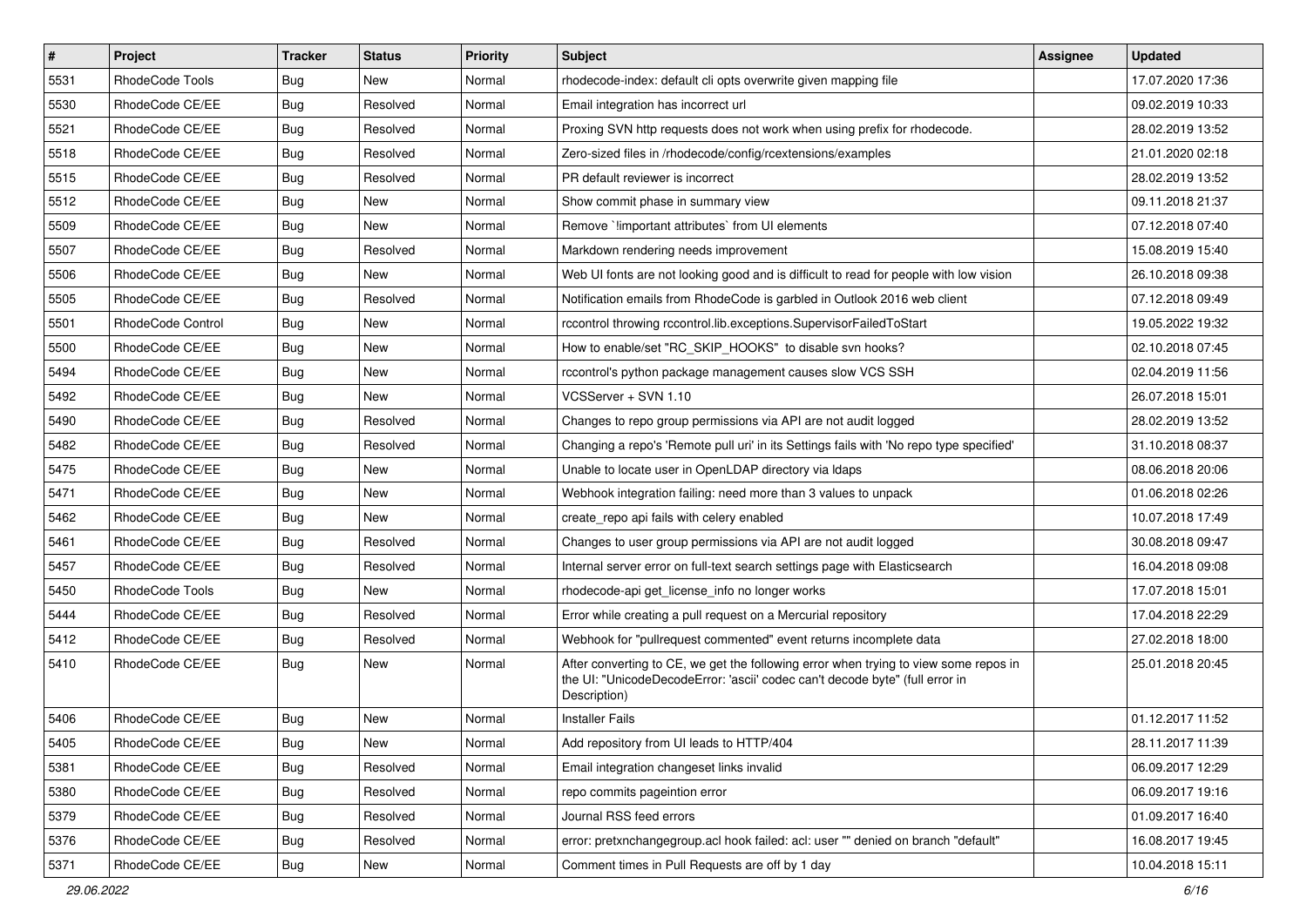| $\pmb{\#}$ | Project              | <b>Tracker</b> | <b>Status</b> | Priority | Subject                                                                             | Assignee | <b>Updated</b>   |
|------------|----------------------|----------------|---------------|----------|-------------------------------------------------------------------------------------|----------|------------------|
| 5348       | Documentation        | <b>Bug</b>     | New           | Normal   | Uninstall documentaion missing some steps                                           |          | 06.07.2017 10:25 |
| 5347       | Documentation        | Bug            | New           | Normal   | Post Install steps should include Apache or Nginx setup.                            |          | 06.07.2017 10:23 |
| 5337       | RhodeCode CE/EE      | <b>Bug</b>     | Resolved      | Normal   | Possible memory leak after few Git Pull Requests                                    |          | 08.08.2017 13:08 |
| 5304       | RhodeCode CE/EE      | <b>Bug</b>     | Resolved      | Normal   | Email template not correct                                                          |          | 31.10.2018 08:36 |
| 5297       | RhodeCode CE/EE      | Bug            | Resolved      | Normal   | Locale fails on a SuSE system                                                       |          | 31.10.2018 08:36 |
| 5277       | RhodeCode CE/EE      | <b>Bug</b>     | Resolved      | Normal   | table id=user_list_table - Ajax error                                               |          | 13.04.2017 01:04 |
| 5266       | RhodeCode CE/EE      | <b>Bug</b>     | Resolved      | Normal   | Validate if changes in target branches get's propagated on Pull request updates     |          | 05.04.2017 18:10 |
| 5259       | RhodeCode CE/EE      | Bug            | Resolved      | Normal   | user-journal storage changes                                                        |          | 12.04.2017 00:04 |
| 5248       | Documentation        | <b>Bug</b>     | New           | Normal   | Installation of rhodecode-tools                                                     |          | 16.03.2017 16:35 |
| 5227       | RhodeCode CE/EE      | <b>Bug</b>     | New           | Normal   | 400 during a svn checkout, file with special chars                                  |          | 23.02.2017 17:43 |
| 5218       | RhodeCode CE/EE      | <b>Bug</b>     | New           | Normal   | 500 when forking repository, when using special chars in password.                  |          | 19.02.2017 21:46 |
| 5213       | RhodeCode CE/EE      | <b>Bug</b>     | Resolved      | Normal   | Fixing Apache Proxy timeout issues                                                  |          | 14.02.2017 09:44 |
| 5210       | RhodeCode CE/EE      | Bug            | Resolved      | Normal   | webook problems                                                                     |          | 13.02.2017 19:43 |
| 5164       | RhodeCode CE/EE      | <b>Bug</b>     | Resolved      | Normal   | non-web calls are leaking session objects                                           |          | 13.01.2017 01:30 |
| 5153       | Documentation        | <b>Bug</b>     | Resolved      | Normal   | Documentation: /tmp permissions                                                     |          | 04.01.2017 13:02 |
| 4676       | RhodeCode CE/EE      | <b>Bug</b>     | Resolved      | Normal   | Some admin passwords can make installation fail                                     |          | 16.12.2016 16:16 |
| 4675       | RhodeCode CE/EE      | <b>Bug</b>     | Resolved      | Normal   | Disk free inodes are displayed incorrectly                                          |          | 13.12.2016 22:41 |
| 4306       | RhodeCode CE/EE      | Bug            | Resolved      | Normal   | Issue to push file with character # on a SVN                                        |          | 03.04.2017 16:44 |
| 4285       | RhodeCode CE/EE      | <b>Bug</b>     | New           | Normal   | Intermittent error while trying to create or fork a repository                      |          | 17.10.2016 22:42 |
| 4274       | RhodeCode CE/EE      | <b>Bug</b>     | Resolved      | Normal   | 500 error when push big objects                                                     |          | 13.02.2017 19:53 |
| 4266       | RhodeCode CE/EE      | Bug            | Resolved      | Normal   | Error 500 on integrations page after setting up Webhook                             |          | 17.10.2016 15:35 |
| 4255       | RhodeCode CE/EE      | <b>Bug</b>     | New           | Normal   | [translation, i18n] translation not being applied to integrations pages             |          | 30.09.2016 15:56 |
| 4190       | RhodeCode CE/EE      | Bug            | <b>New</b>    | Normal   | [tests] fix or remove rst xss inline test                                           |          | 22.08.2016 12:15 |
| 4189       | RhodeCode CE/EE      | <b>Bug</b>     | New           | Normal   | [tests, git] count of commit ids is different for git than hg when comparing remote |          | 22.08.2016 12:34 |
| 4188       | RhodeCode CE/EE      | <b>Bug</b>     | New           | Normal   | [tests, svn] changeset tests produce different results for svn                      |          | 22.08.2016 09:54 |
| 4109       | RhodeCode CE/EE      | <b>Bug</b>     | New           | Normal   | [files] The "switch to commit" widget is broken after using browser back button     |          | 17.04.2018 21:50 |
| 4090       | RhodeCode CE/EE      | <b>Bug</b>     | Resolved      | Normal   | test ticket                                                                         |          | 09.03.2021 20:39 |
| 4089       | RhodeCode CE/EE      | <b>Bug</b>     | Resolved      | Normal   | svn repository does not exist                                                       |          | 12.06.2018 12:29 |
| 3994       | RhodeCode Appenlight | Bug            | New           | Normal   | during setup, user is given option to make admin account even if one does not exist |          | 08.06.2016 12:44 |
| 3991       | RhodeCode Appenlight | Bug            | Resolved      | Normal   | report logs need upper margin                                                       |          | 21.06.2016 18:55 |
| 3990       | RhodeCode Appenlight | Bug            | New           | Normal   | some dashboard builder buttons are up against fields                                |          | 07.06.2016 12:01 |
| 3989       | RhodeCode Appenlight | Bug            | Resolved      | Normal   | even up report spacing                                                              |          | 21.06.2016 18:55 |
| 3987       | RhodeCode Appenlight | Bug            | New           | Normal   | adjust footer so it's consistent with the website footer                            |          | 15.06.2016 10:20 |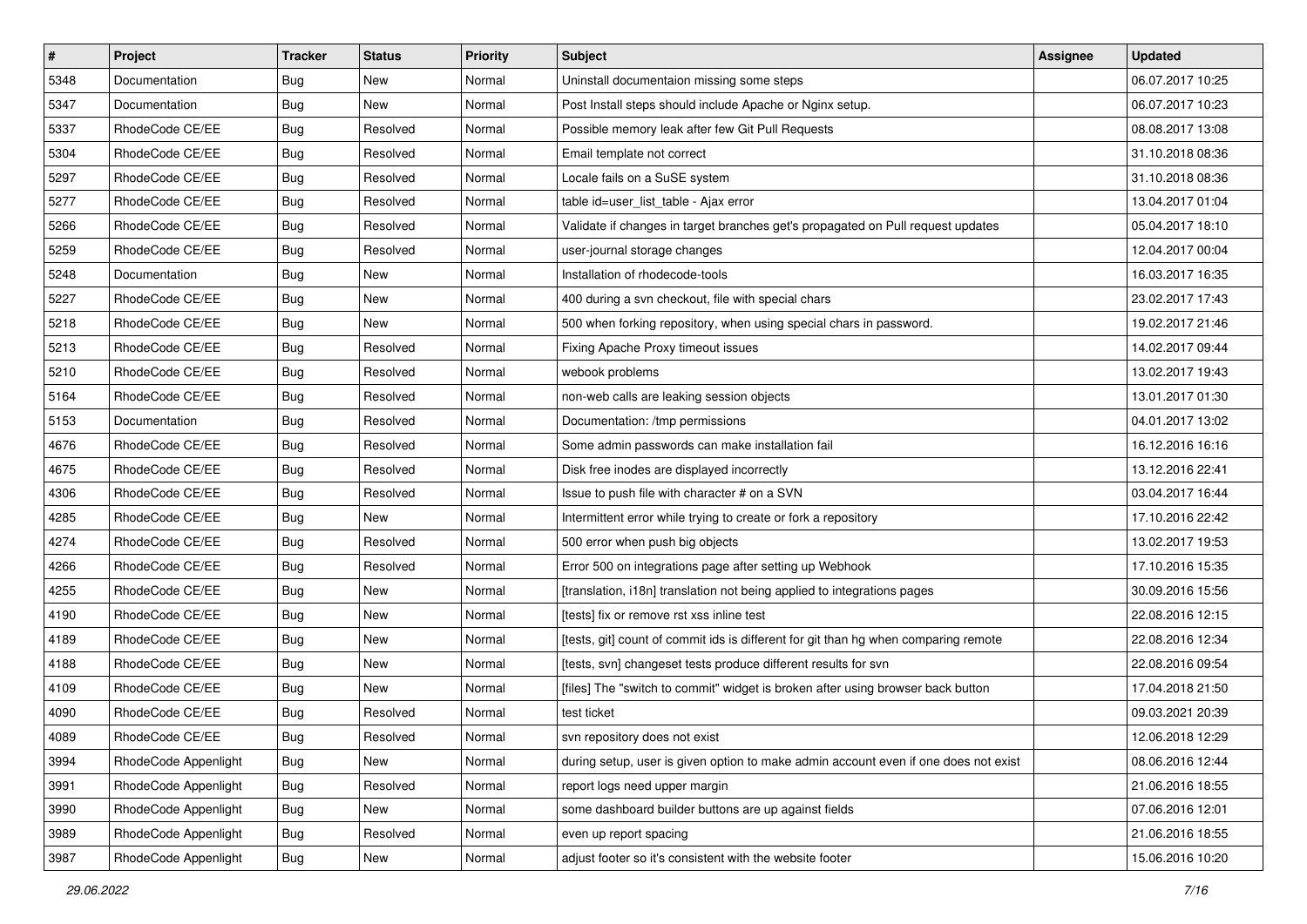| $\sharp$ | Project              | <b>Tracker</b> | <b>Status</b> | Priority | <b>Subject</b>                                                                                 | <b>Assignee</b>                | <b>Updated</b>   |
|----------|----------------------|----------------|---------------|----------|------------------------------------------------------------------------------------------------|--------------------------------|------------------|
| 3986     | RhodeCode Appenlight | <b>Bug</b>     | New           | Normal   | table headers should be left aligned                                                           |                                | 07.06.2016 11:53 |
| 3963     | RhodeCode CE/EE      | Bug            | New           | Normal   | [ce] Getting a newly added repo via remap/rescan via api gives no data                         |                                | 27.05.2016 05:02 |
| 3956     | RhodeCode CE/EE      | <b>Bug</b>     | New           | Normal   | [ce] - svn commit with all 'None' properties (author, message, etc.)                           |                                | 23.05.2016 17:22 |
| 3939     | RhodeCode CE/EE      | <b>Bug</b>     | New           | Normal   | [ux] changelog filter blank after going back in browser                                        |                                | 18.05.2016 14:50 |
| 3923     | RhodeCode CE/EE      | Bug            | New           | Normal   | odd exception on running internal-code                                                         |                                | 09.08.2016 10:54 |
| 3922     | RhodeCode CE/EE      | <b>Bug</b>     | New           | Normal   | svn backend returns different diff to git/hg backends                                          |                                | 11.05.2016 14:29 |
| 3555     | RhodeCode CE/EE      | Bug            | Resolved      | Normal   | Then disabled repo location change the panel should explicitly state that it's disabled        |                                | 25.04.2016 10:34 |
| 3441     | RhodeCode CE/EE      | Bug            | New           | Normal   | [ux] clicking on line in file view scrolls to that line                                        |                                | 05.04.2016 13:35 |
| 3382     | RhodeCode CE/EE      | <b>Bug</b>     | New           | Normal   | download superrepo with subrepos                                                               |                                | 25.03.2016 01:30 |
| 3357     | RhodeCode CE/EE      | <b>Bug</b>     | Resolved      | Normal   | switch to sometimes fails to load files metadata                                               |                                | 30.03.2016 10:56 |
| 3351     | RhodeCode CE/EE      | Bug            | New           | Normal   | Duplicate IP whitelist entry shows error flash                                                 |                                | 21.03.2016 15:54 |
| 3334     | RhodeCode CE/EE      | Bug            | New           | Normal   | Attempt to edit .coveragerc through the online file editor                                     |                                | 17.03.2016 13:49 |
| 3250     | RhodeCode CE/EE      | Bug            | New           | Normal   | Posting a comment message is very slow !                                                       |                                | 17.03.2016 12:57 |
| 3022     | RhodeCode CE/EE      | <b>Bug</b>     | New           | Normal   | SVN support with repositories groups                                                           |                                | 26.07.2016 18:25 |
| 2264     | RhodeCode CE/EE      | <b>Bug</b>     | Resolved      | Normal   | New user password change doesn't actually require a password change.                           |                                | 12.08.2016 16:01 |
| 1404     | RhodeCode CE/EE      | Bug            | Resolved      | Normal   | clone of really huge git repo (4gb) causes pyro to explode                                     |                                | 07.02.2017 14:52 |
| 4074     | RhodeCode CE/EE      | Feature        | New           | Normal   | Edit review comment                                                                            | <b>Bartłomiej</b><br>Wołyńczyk | 17.04.2018 21:51 |
| 687      | Documentation        | Feature        | <b>New</b>    | Normal   | [Integraton] - Elastic search integration                                                      | <b>Brian Butler</b>            | 01.07.2016 14:15 |
| 659      | Documentation        | Feature        | New           | Normal   | Peer to Peer Failover                                                                          | <b>Brian Butler</b>            | 01.07.2016 14:15 |
| 5615     | RhodeCode CE/EE      | Feature        | Resolved      | Normal   | Misleading message in PR diff view "File was deleted in this version"                          | Daniel D                       | 23.04.2020 17:40 |
| 5602     | RhodeCode CE/EE      | Feature        | Resolved      | Normal   | Copy full path only copies partial                                                             | Daniel D                       | 30.03.2020 16:04 |
| 5581     | RhodeCode CE/EE      | Feature        | Resolved      | Normal   | expose `send_email` option in the HTTP API, for `comment_commit` and<br>`comment_pull_request` | Daniel D                       | 29.01.2020 11:46 |
| 4267     | RhodeCode CE/EE      | Feature        | Resolved      | Normal   | [ce, ee] jira tracker integration wildcard project key support                                 | Daniel D                       | 10.10.2016 20:13 |
| 4232     | RhodeCode CE/EE      | Feature        | <b>New</b>    | Normal   | [ce, ee, pr, compare] redo diffs, support side by side diffs, html diffs                       | Daniel D                       | 25.10.2016 15:40 |
| 4225     | RhodeCode CE/EE      | Feature        | Resolved      | Normal   | [ce, ee] repo group integrations cascade to child repo groups                                  | Daniel D                       | 14.09.2016 11:12 |
| 4183     | RhodeCode CE/EE      | Feature        | Resolved      | Normal   | Different roles for PR reviewers                                                               | Daniel D                       | 12.10.2020 23:13 |
| 4175     | RhodeCode CE/EE      | Feature        | Resolved      | Normal   | [ce, ee] repo group integrations                                                               | Daniel D                       | 16.08.2016 20:00 |
| 4157     | RhodeCode CE/EE      | Feature        | <b>New</b>    | Normal   | [integrations] Integrate with industry standard SW development tools                           | Daniel D                       | 08.08.2016 12:55 |
| 1131     | RhodeCode CE/EE      | Feature        | Resolved      | Normal   | Implement default reviewers for code review                                                    | Daniel D                       | 21.09.2016 18:28 |
| 5653     | RhodeCode CE/EE      | Feature        | New           | Normal   | Extend SSH clone to support cloning by repo id.                                                | Marcin<br>Kuzminski<br>[CTO]   | 17.02.2021 12:58 |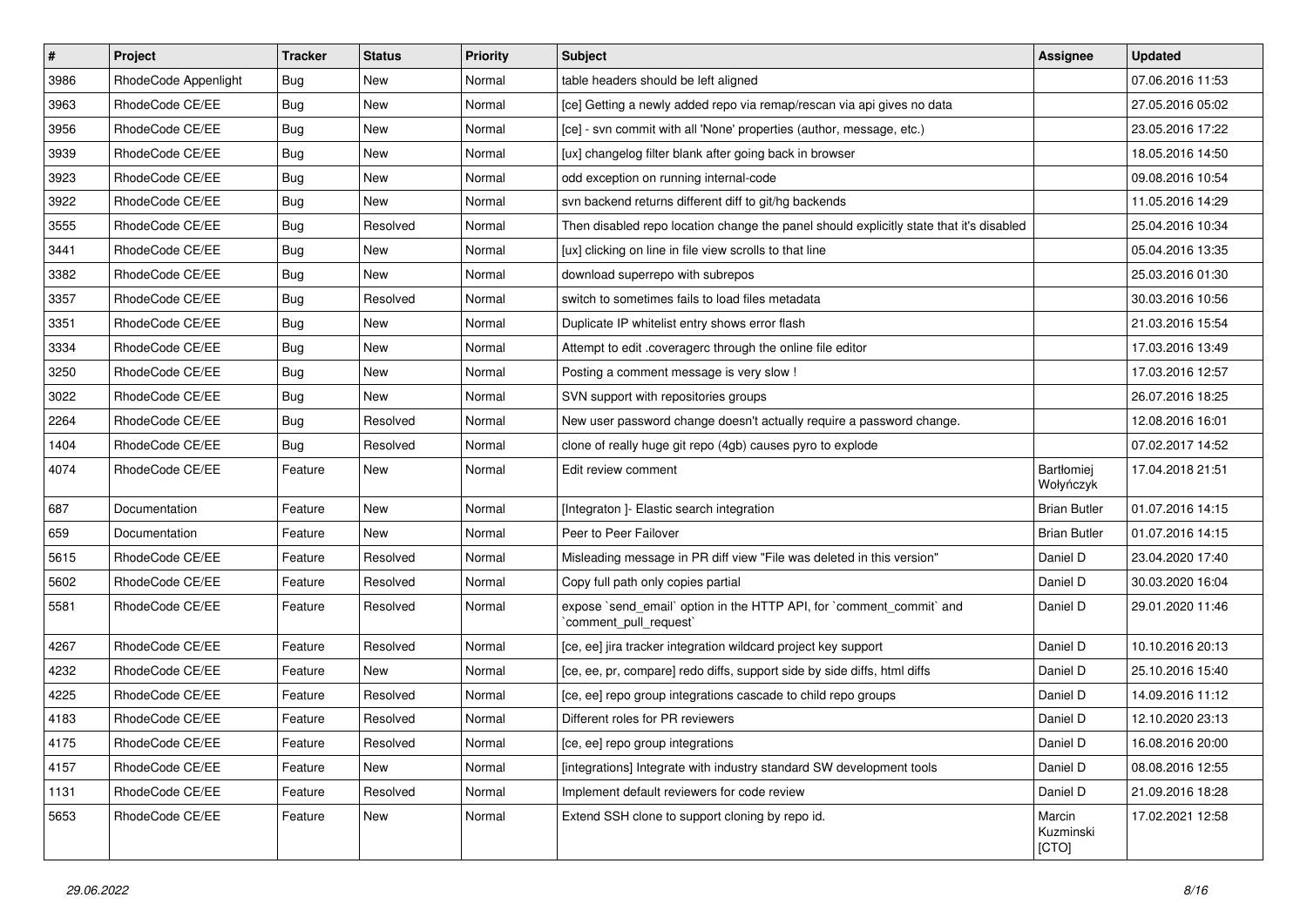| #    | Project           | <b>Tracker</b> | <b>Status</b> | <b>Priority</b> | <b>Subject</b>                                                            | Assignee                     | <b>Updated</b>                  |
|------|-------------------|----------------|---------------|-----------------|---------------------------------------------------------------------------|------------------------------|---------------------------------|
| 5382 | RhodeCode CE/EE   | Feature        | New           | Normal          | Support for repository aliases                                            | Marcin<br>Kuzminski<br>[CTO] | 04.09.2017 15:17                |
| 4219 | RhodeCode CE/EE   | Feature        | Resolved      | Normal          | [ce, ee] Add mandatory reviewers for pull requests                        | Marcin<br>Kuzminski<br>[CTO] | 20.06.2017 15:23                |
| 4211 | RhodeCode CE/EE   | Feature        | Resolved      | Normal          | [ce, ee] increase webhook flexibility                                     | Marcin<br>Kuzminski<br>[CTO] | 20.06.2022 10:55                |
| 4193 | RhodeCode CE/EE   | Feature        | In Progress   | Normal          | Improve Filter Functionality in the Change Log                            | Marcin<br>Kuzminski<br>[CTO] | 22.09.2017 10:25                |
| 4000 | RhodeCode CE/EE   | Feature        | <b>New</b>    | Normal          | Make compare more functional                                              | Marcin<br>Kuzminski<br>[CTO] | 18.11.2017 19:11                |
| 1055 | RhodeCode CE/EE   | Feature        | Resolved      | Normal          | [pr, vcs] Expose the shadow repository of a pull request                  | Martin<br>Bornhold           | 26.10.2016 10:33                |
| 5368 | RhodeCode CE/EE   | Feature        | Resolved      | Normal          | Mercurial: Close branch before merging it                                 |                              | Mathieu Cantin 21.01.2020 02:11 |
| 5548 | RhodeCode CE/EE   | Feature        | <b>New</b>    | Normal          | Initial Search API                                                        | Peter Colledge               | 07.07.2019 22:21                |
| 5642 | RhodeCode CE/EE   | Feature        | Resolved      | Normal          | pull request version column in commit list                                |                              | 30.04.2021 08:53                |
| 5641 | RhodeCode CE/EE   | Feature        | New           | Normal          | "Add draft" / (x) button usability                                        |                              | 30.11.2020 20:53                |
| 5638 | RhodeCode CE/EE   | Feature        | <b>New</b>    | Normal          | Add "Copy full url path" button                                           |                              | 05.02.2021 20:23                |
| 5637 | RhodeCode CE/EE   | Feature        | New           | Normal          | Clone URL templates - add per repository/namespace                        |                              | 29.10.2020 09:38                |
| 5635 | RhodeCode CE/EE   | Feature        | Resolved      | Normal          | Remember column sorted by of the "Pull Requests You Participate In" table |                              | 30.11.2020 22:30                |
| 5631 | RhodeCode CE/EE   | Feature        | New           | Normal          | Change target of PR                                                       |                              | 31.07.2020 17:05                |
| 5617 | RhodeCode CE/EE   | Feature        | New           | Normal          | Allow PRs to non-head bookmarks                                           |                              | 20.05.2020 12:25                |
| 5614 | RhodeCode CE/EE   | Feature        | Resolved      | Normal          | Show context function name in hg diffs                                    |                              | 23.04.2020 13:43                |
| 5611 | RhodeCode CE/EE   | Feature        | Resolved      | Normal          | Add information "is the pull request up to date?" in the PR page          |                              | 03.10.2021 23:24                |
| 5603 | RhodeCode CE/EE   | Feature        | Resolved      | Normal          | Code search - highlight matching search terms                             |                              | 30.03.2020 11:16                |
| 5601 | RhodeCode CE/EE   | Feature        | Resolved      | Normal          | Default navigation should be by branch name not commit id                 |                              | 04.06.2020 23:51                |
| 5600 | RhodeCode CE/EE   | Feature        | New           | Normal          | Change default repository landing page                                    |                              | 27.01.2021 01:04                |
| 5595 | RhodeCode CE/EE   | Feature        | New           | Normal          | Group code review mail notification                                       |                              | 03.03.2020 10:17                |
| 5586 | RhodeCode CE/EE   | Feature        | New           | Normal          | @mention should be a link                                                 |                              | 29.01.2020 11:46                |
| 5585 | RhodeCode CE/EE   | Feature        | Resolved      | Normal          | Minimize downtime on rccontrol upgrade                                    |                              | 27.03.2020 09:45                |
| 5584 | RhodeCode CE/EE   | Feature        | New           | Normal          | "update pull request link" message on vcs client                          |                              | 23.01.2020 10:32                |
| 5583 | RhodeCode CE/EE   | Feature        | Resolved      | Normal          | rcextensions hook for pull request comment                                |                              | 23.04.2020 13:42                |
| 5582 | RhodeCode Control | Feature        | New           | Normal          | Add the version number of a PR in the HTTP API                            |                              | 15.01.2020 10:45                |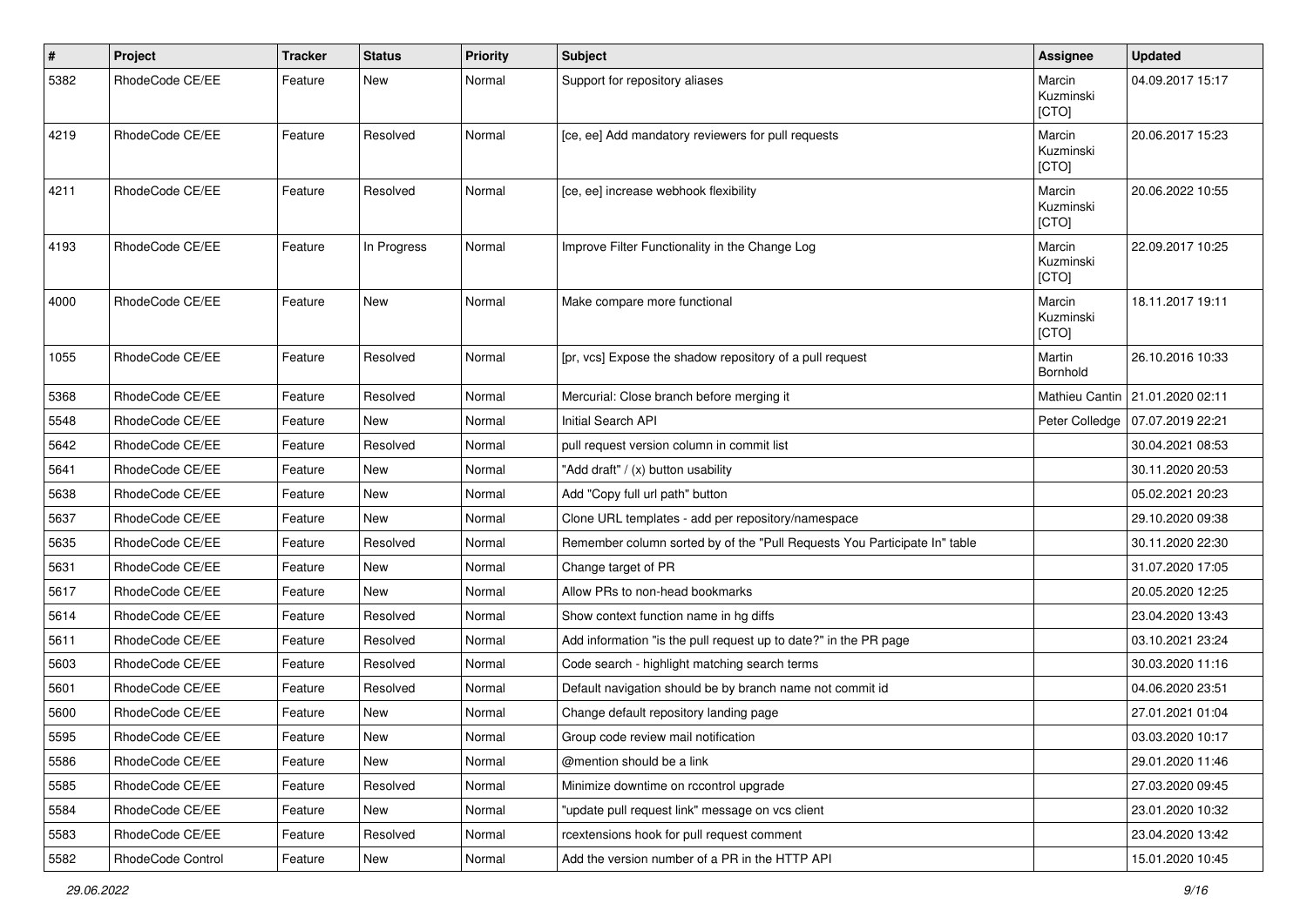| $\vert$ # | Project              | <b>Tracker</b> | <b>Status</b> | <b>Priority</b> | <b>Subject</b>                                                                                  | <b>Assignee</b> | <b>Updated</b>   |
|-----------|----------------------|----------------|---------------|-----------------|-------------------------------------------------------------------------------------------------|-----------------|------------------|
| 5574      | RhodeCode CE/EE      | Feature        | Resolved      | Normal          | hg: Information for external hooks                                                              |                 | 30.07.2020 15:40 |
| 5543      | RhodeCode CE/EE      | Feature        | New           | Normal          | Repo API should have equivalent get_repo_audit_logs() to User API call<br>get user audit logs() |                 | 26.02.2019 12:22 |
| 5534      | RhodeCode Control    | Feature        | <b>New</b>    | Normal          | extract/preload subcommand                                                                      |                 | 14.02.2019 14:45 |
| 5533      | RhodeCode Control    | Feature        | In Progress   | Normal          | Support busybox tar                                                                             |                 | 09.02.2019 22:09 |
| 5520      | RhodeCode CE/EE      | Feature        | Resolved      | Normal          | Show the head commits shas when the merge is prevented due to multiple heads                    |                 | 28.02.2019 13:52 |
| 5511      | RhodeCode CE/EE      | Feature        | New           | Normal          | New feature to synchronize the fork with the remote repo from the summary page                  |                 | 13.11.2018 01:23 |
| 5504      | RhodeCode CE/EE      | Feature        | New           | Normal          | Buttons to copy commit hash and to expand the commit message in the repo<br>summary view        |                 | 26.10.2018 00:59 |
| 5469      | RhodeCode CE/EE      | Feature        | Resolved      | Normal          | elastisearch > 2.x not supported?                                                               |                 | 21.01.2020 02:19 |
| 5396      | RhodeCode CE/EE      | Feature        | Resolved      | Normal          | Merge state with shadow repo should be created during pull request                              |                 | 12.10.2017 21:57 |
| 5321      | RhodeCode CE/EE      | Feature        | Resolved      | Normal          | Audit logs                                                                                      |                 | 21.06.2017 12:49 |
| 5316      | RhodeCode CE/EE      | Feature        | In Progress   | Normal          | UI should provide checkout URL for a SVN path                                                   |                 | 06.11.2017 21:59 |
| 5278      | RhodeCode CE/EE      | Feature        | New           | Normal          | Require support for git repositories of the form git://                                         |                 | 13.04.2017 15:20 |
| 5273      | RhodeCode CE/EE      | Feature        | New           | Normal          | Comment status                                                                                  |                 | 07.04.2017 13:10 |
| 5272      | RhodeCode CE/EE      | Feature        | Resolved      | Normal          | Pull Request checklist                                                                          |                 | 21.01.2020 02:09 |
| 5271      | RhodeCode CE/EE      | Feature        | New           | Normal          | Private comments                                                                                |                 | 07.04.2017 12:01 |
| 5256      | RhodeCode CE/EE      | Feature        | New           | Normal          | Last repository access time.                                                                    |                 | 23.03.2017 16:34 |
| 5187      | RhodeCode CE/EE      | Feature        | Resolved      | Normal          | changelog dynamic loading of commits                                                            |                 | 12.06.2018 12:31 |
| 4301      | RhodeCode CE/EE      | Feature        | New           | Normal          | [API] toggle force_password_reset in api for Idap users                                         |                 | 28.10.2016 15:43 |
| 4272      | RhodeCode CE/EE      | Feature        | New           | Normal          | Better SPAM protection                                                                          |                 | 12.10.2016 11:14 |
| 4226      | RhodeCode CE/EE      | Feature        | New           | Normal          | [settings, system info] add VCS and Channelstream status to System Info                         |                 | 14.09.2016 16:45 |
| 4222      | RhodeCode CE/EE      | Feature        | <b>New</b>    | Normal          | Configurable detection of READMEs                                                               |                 | 09.09.2016 10:05 |
| 4207      | RhodeCode CE/EE      | Feature        | Resolved      | Normal          | Support for obsolescence markers in changelog UI                                                |                 | 19.05.2017 16:14 |
| 4192      | RhodeCode CE/EE      | Feature        | Resolved      | Normal          | [ce, ee] slack/hipchat integrations group commits by branch pushed                              |                 | 09.09.2016 19:01 |
| 4191      | RhodeCode CE/EE      | Feature        | New           | Normal          | Add custom Image logo option to header                                                          |                 | 22.08.2016 14:49 |
| 4182      | RhodeCode CE/EE      | Feature        | New           | Normal          | add direct link from notification to corresponding PR                                           |                 | 19.08.2016 12:35 |
| 4144      | RhodeCode CE/EE      | Feature        | New           | Normal          | [ux] improve enable/disable of notifications                                                    |                 | 02.08.2016 17:19 |
| 4071      | RhodeCode Appenlight | Feature        | New           | Normal          | Allow for easy out-out of assigned permissions                                                  |                 | 05.07.2016 10:14 |
| 4064      | RhodeCode Appenlight | Feature        | New           | Normal          | Create a multiple action feature for Reports and Logs lists                                     |                 | 30.06.2016 15:18 |
| 4063      | RhodeCode Appenlight | Feature        | New           | Normal          | add option to specify custom value in dashboard select                                          |                 | 30.06.2016 15:17 |
| 4062      | RhodeCode Appenlight | Feature        | New           | Normal          | A way to see browser breakdown for an error                                                     |                 | 30.06.2016 15:16 |
| 4061      | RhodeCode Appenlight | Feature        | New           | Normal          | Timezone for applications                                                                       |                 | 30.06.2016 15:16 |
| 4060      | RhodeCode Appenlight | Feature        | New           | Normal          | Replayable requests                                                                             |                 | 30.06.2016 15:15 |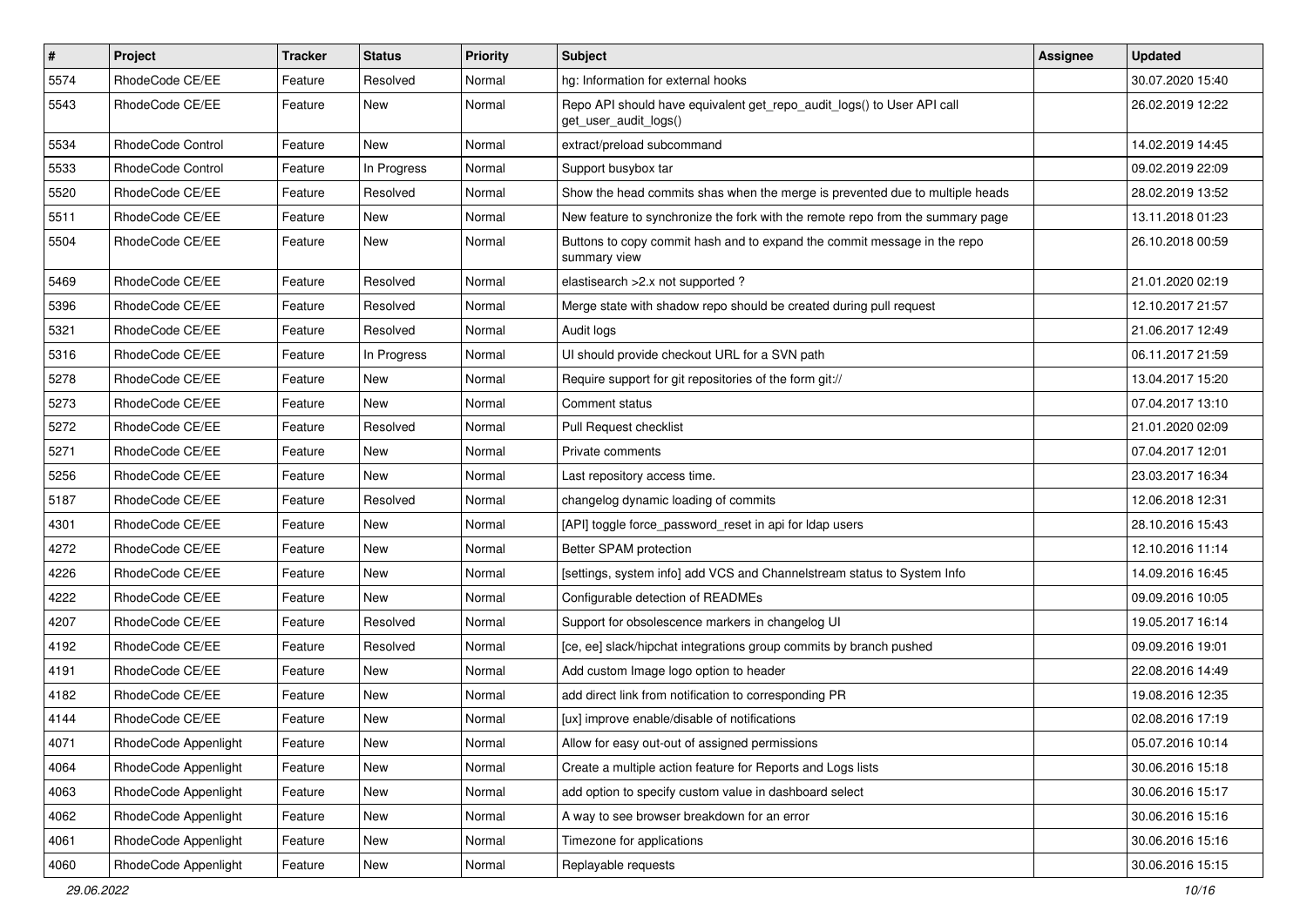| $\vert$ # | Project              | <b>Tracker</b> | <b>Status</b> | <b>Priority</b> | <b>Subject</b>                                                                                                                    | Assignee            | <b>Updated</b>   |
|-----------|----------------------|----------------|---------------|-----------------|-----------------------------------------------------------------------------------------------------------------------------------|---------------------|------------------|
| 4059      | RhodeCode Appenlight | Feature        | New           | Normal          | Server Monitoring                                                                                                                 |                     | 30.06.2016 15:15 |
| 4057      | RhodeCode Appenlight | Feature        | <b>New</b>    | Normal          | Negation option for search filter                                                                                                 |                     | 30.06.2016 15:12 |
| 4056      | RhodeCode Appenlight | Feature        | New           | Normal          | Optionally allow to filter graphs per machine in dashboard                                                                        |                     | 30.06.2016 15:12 |
| 4044      | RhodeCode CE/EE      | Feature        | Resolved      | Normal          | Branch permissions                                                                                                                |                     | 30.08.2018 09:48 |
| 3999      | RhodeCode CE/EE      | Feature        | Resolved      | Normal          | Add `send account information` to user creation page                                                                              |                     | 28.06.2016 15:22 |
| 3981      | RhodeCode CE/EE      | Feature        | Resolved      | Normal          | Add cloud hosting like Gitlab, GitHub                                                                                             |                     | 02.03.2020 09:14 |
| 3980      | RhodeCode CE/EE      | Feature        | New           | Normal          | Add CI engine                                                                                                                     |                     | 05.06.2016 21:32 |
| 3979      | RhodeCode CE/EE      | Feature        | New           | Normal          | Add kanban board                                                                                                                  |                     | 05.06.2016 21:20 |
| 3978      | RhodeCode CE/EE      | Feature        | New           | Normal          | Add bug tracker                                                                                                                   |                     | 05.06.2016 21:20 |
| 3977      | RhodeCode CE/EE      | Feature        | <b>New</b>    | Normal          | Wiki                                                                                                                              |                     | 05.06.2016 21:11 |
| 3486      | RhodeCode CE/EE      | Feature        | New           | Normal          | expose origin of permission in perm dict for users                                                                                |                     | 06.06.2016 10:54 |
| 3472      | RhodeCode CE/EE      | Feature        | New           | Normal          | Expose unified hooks that can be used in SSH backend                                                                              |                     | 14.04.2016 17:54 |
| 3460      | RhodeCode CE/EE      | Feature        | New           | Normal          | [ux, frontend] hide "show more" button when there is nothing more to show                                                         |                     | 11.04.2016 13:37 |
| 3455      | RhodeCode CE/EE      | Feature        | New           | Normal          | [ux] commit message search should render entire commit message                                                                    |                     | 07.04.2016 17:50 |
| 3440      | RhodeCode CE/EE      | Feature        | <b>New</b>    | Normal          | [design, ux] mock-up user interface for adding a branch/bookmark                                                                  |                     | 05.04.2016 09:21 |
| 3373      | RhodeCode CE/EE      | Feature        | New           | Normal          | Allow to create Bookmarks and Branches from UI                                                                                    |                     | 05.04.2016 09:21 |
| 2882      | RhodeCode CE/EE      | Feature        | New           | Normal          | Bulk comment submit                                                                                                               |                     | 17.03.2016 17:50 |
| 2817      | RhodeCode CE/EE      | Feature        | Resolved      | Normal          | Make largefiles downloadable from the interface                                                                                   |                     | 27.03.2017 14:04 |
| 2539      | RhodeCode CE/EE      | Feature        | Feedback      | Normal          | Recursive deletion of resources                                                                                                   |                     | 20.04.2016 08:52 |
| 1457      | RhodeCode CE/EE      | Feature        | New           | Normal          | add allow permissions inheritance on repo groups                                                                                  |                     | 22.09.2017 10:27 |
| 148       | RhodeCode CE/EE      | Feature        | New           | Normal          | [comments] Add per file and multiline comments in a changeset                                                                     |                     | 25.05.2016 10:20 |
| 4269      | RhodeCode CE/EE      | Support        | Resolved      | Normal          | Allow flash messages to be permanently surpressed                                                                                 | <b>Marcin Lulek</b> | 14.10.2016 12:46 |
| 4244      | RhodeCode CE/EE      | Support        | Resolved      | Normal          | mod_dav_svn template error when using auth_realm with spaces in it                                                                | Martin<br>Bornhold  | 28.09.2016 12:07 |
| 5677      | RhodeCode CE/EE      | Support        | New           | Normal          | PR cross merge                                                                                                                    |                     | 28.01.2022 16:59 |
| 5618      | RhodeCode CE/EE      | Support        | <b>New</b>    | Normal          | Getting HTTP 502 Bad Gateway when trying to push (or clone) on a slow network                                                     |                     | 27.05.2020 21:56 |
| 5609      | RhodeCode CE/EE      | Support        | Resolved      | Normal          | Change git diff algorithm                                                                                                         |                     | 31.03.2020 22:08 |
| 5593      | RhodeCode CE/EE      | Support        | New           | Normal          | SSH connections                                                                                                                   |                     | 17.02.2020 16:18 |
| 5591      | Documentation        | Support        | New           | Normal          | documentation typo                                                                                                                |                     | 04.02.2020 19:43 |
| 5554      | RhodeCode CE/EE      | Support        | Resolved      | Normal          | How to increase number of commits shown in pagination on dashboard and<br>changelog                                               |                     | 21.01.2020 02:08 |
| 5546      | RhodeCode CE/EE      | Support        | Resolved      | Normal          | experiments with mercurial 4.9                                                                                                    |                     | 26.03.2019 09:23 |
| 5544      | RhodeCode CE/EE      | Support        | Resolved      | Normal          | Use of authentication token with LDAP account results in account lockout when max<br>bad password attempts are configured in LDAP |                     | 27.02.2019 10:09 |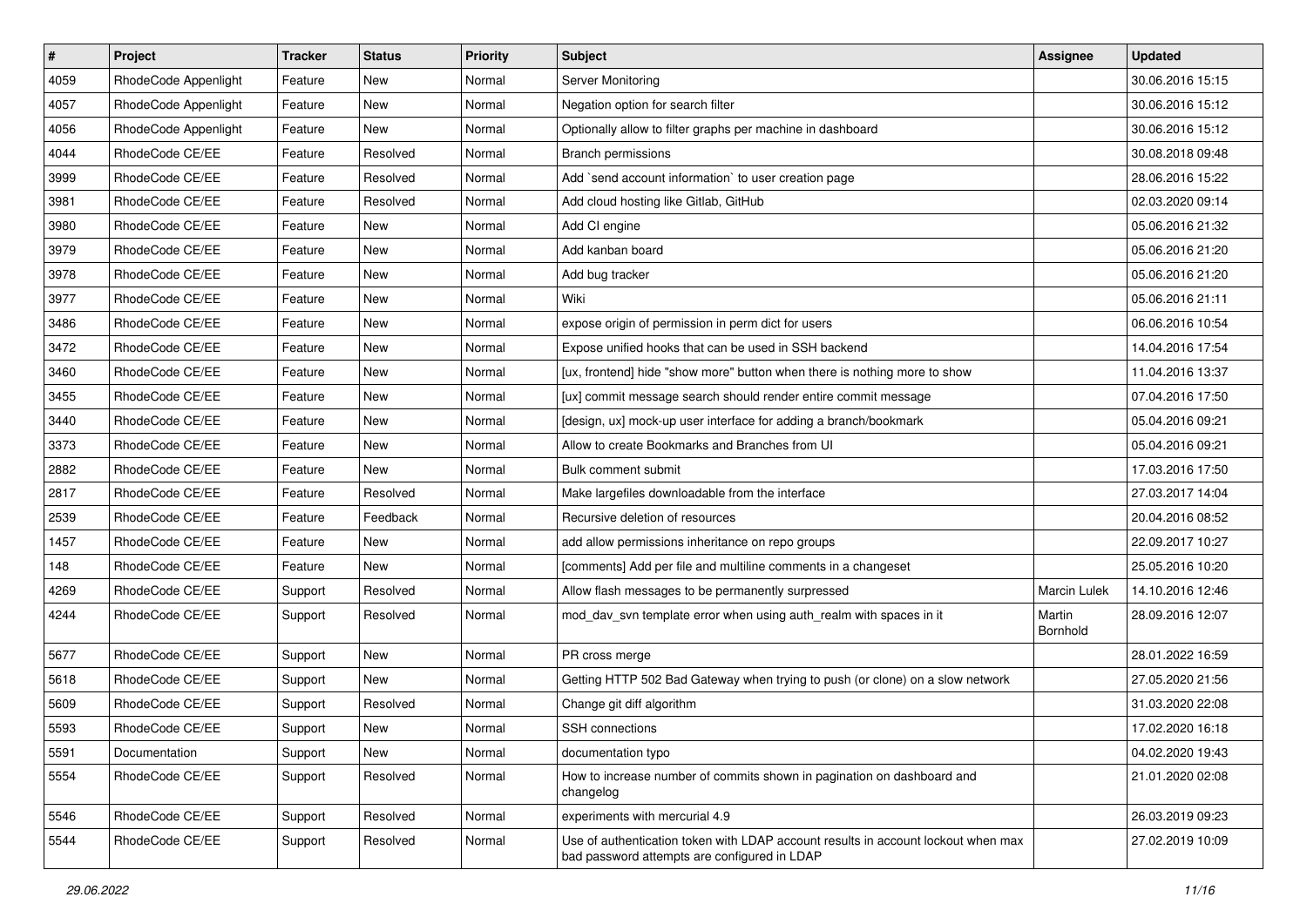| $\pmb{\#}$ | Project         | <b>Tracker</b> | <b>Status</b> | <b>Priority</b> | Subject                                                                                   | Assignee                | <b>Updated</b>   |
|------------|-----------------|----------------|---------------|-----------------|-------------------------------------------------------------------------------------------|-------------------------|------------------|
| 5541       | RhodeCode CE/EE | Support        | <b>New</b>    | Normal          | SVN Settings: Repository Patterns                                                         |                         | 16.12.2019 15:35 |
| 5529       | Documentation   | Support        | New           | Normal          | Documentation does not detail watched repositories                                        |                         | 07.02.2019 00:16 |
| 5527       | RhodeCode CE/EE | Support        | New           | Normal          | API: expose human readable failure reason                                                 |                         | 30.01.2019 17:43 |
| 5503       | RhodeCode CE/EE | Support        | New           | Normal          | failed to upgrade to 4.13.3                                                               |                         | 06.11.2018 18:28 |
| 5499       | RhodeCode CE/EE | Support        | <b>New</b>    | Normal          | ERROR [celery.worker.consumer.consumer] consumer: Cannot connect                          |                         | 11.09.2018 08:39 |
| 5497       | RhodeCode CE/EE | Support        | <b>New</b>    | Normal          | hg push hangs                                                                             |                         | 30.08.2018 22:15 |
| 5496       | RhodeCode CE/EE | Support        | <b>New</b>    | Normal          | database migration 4.11.6 mysql to 4.12.4 postgres                                        |                         | 27.08.2018 21:17 |
| 5495       | RhodeCode CE/EE | Support        | New           | Normal          | Idap to crowd users_groups sync source                                                    |                         | 10.09.2018 22:09 |
| 5484       | RhodeCode CE/EE | Support        | <b>New</b>    | Normal          | Setting up ssh, remote hg not found                                                       |                         | 06.07.2018 23:41 |
| 5468       | RhodeCode CE/EE | Support        | New           | Normal          | Check logic for updating last commit for repository groups                                |                         | 30.08.2018 09:47 |
| 5423       | Documentation   | Support        | Resolved      | Normal          | API-Documentation for Method "create_repo_group" faulty                                   |                         | 22.01.2018 16:23 |
| 5395       | RhodeCode CE/EE | Support        | Resolved      | Normal          | Svn protocols and performance                                                             |                         | 04.04.2019 18:08 |
| 5394       | RhodeCode CE/EE | Support        | <b>New</b>    | Normal          | SVN to Git / Mercurial Migration                                                          |                         | 03.10.2017 09:29 |
| 5375       | RhodeCode CE/EE | Support        | Resolved      | Normal          | How do I configure "Go to" to just search repository names?                               |                         | 16.08.2017 18:00 |
| 5269       | RhodeCode CE/EE | Support        | <b>New</b>    | Normal          | Upgrade from RC EE 3.7.1 to RC EE 4.x                                                     |                         | 29.06.2017 19:36 |
| 5255       | RhodeCode CE/EE | Support        | New           | Normal          | I can't access issues created by me from mail                                             |                         | 04.04.2017 11:28 |
| 5237       | Documentation   | Support        | New           | Normal          | documentation for DR                                                                      |                         | 06.03.2017 23:34 |
| 4303       | RhodeCode CE/EE | Support        | <b>New</b>    | Normal          | rhodecode instance                                                                        |                         | 08.11.2016 16:32 |
| 4252       | RhodeCode CE/EE | Support        | <b>New</b>    | Normal          | Backup & Recovery                                                                         |                         | 07.10.2016 19:47 |
| 4227       | RhodeCode CE/EE | Support        | Resolved      | Normal          | VBScript files detected as text/plain - no syntax highlighting                            |                         | 14.09.2016 22:38 |
| 4081       | RhodeCode CE/EE | Support        | Resolved      | Normal          | Receiving server 500 error when trying to clone repo from windows client using<br>eclipse |                         | 12.07.2016 14:30 |
| 3967       | RhodeCode CE/EE | Support        | In Progress   | Normal          | Server 500 error                                                                          |                         | 11.08.2016 13:39 |
| 3332       | RhodeCode CE/EE | Support        | <b>New</b>    | Normal          | LDAP settings page: Add button "test connection"                                          |                         | 17.03.2016 10:23 |
| 5326       | RhodeCode CE/EE | Task           | Resolved      | Normal          | Public usergroup profile                                                                  | Bartłomiej<br>Wołyńczyk | 22.02.2018 15:44 |
| 5270       | RhodeCode CE/EE | Task           | <b>New</b>    | Normal          | Comments updates                                                                          | Bartłomiej<br>Wołyńczyk | 17.04.2018 21:51 |
| 3093       | Documentation   | Task           | New           | Normal          | [API] - update hg/git update pr API. Auto updates PR on push                              | <b>Brian Butler</b>     | 01.07.2016 14:15 |
| 3092       | Documentation   | Task           | New           | Normal          | [RCE, ini] - doc available settings + check tender with Gemalto hacks                     | <b>Brian Butler</b>     | 01.07.2016 14:15 |
| 682        | Documentation   | Task           | New           | Normal          | Error Msg guide                                                                           | <b>Brian Butler</b>     | 01.07.2016 14:15 |
| 4311       | RhodeCode CE/EE | Task           | Resolved      | Normal          | Diffs feedback                                                                            | Daniel D                | 26.11.2016 14:10 |
| 4288       | RhodeCode CE/EE | Task           | Resolved      | Normal          | [ce, ee] unify controllers that use diffs                                                 | Daniel D                | 02.08.2017 11:41 |
| 4246       | RhodeCode CE/EE | Task           | New           | Normal          | [ce, ee, vcs, git] add tests for annotated git tags                                       | Daniel D                | 13.02.2018 18:03 |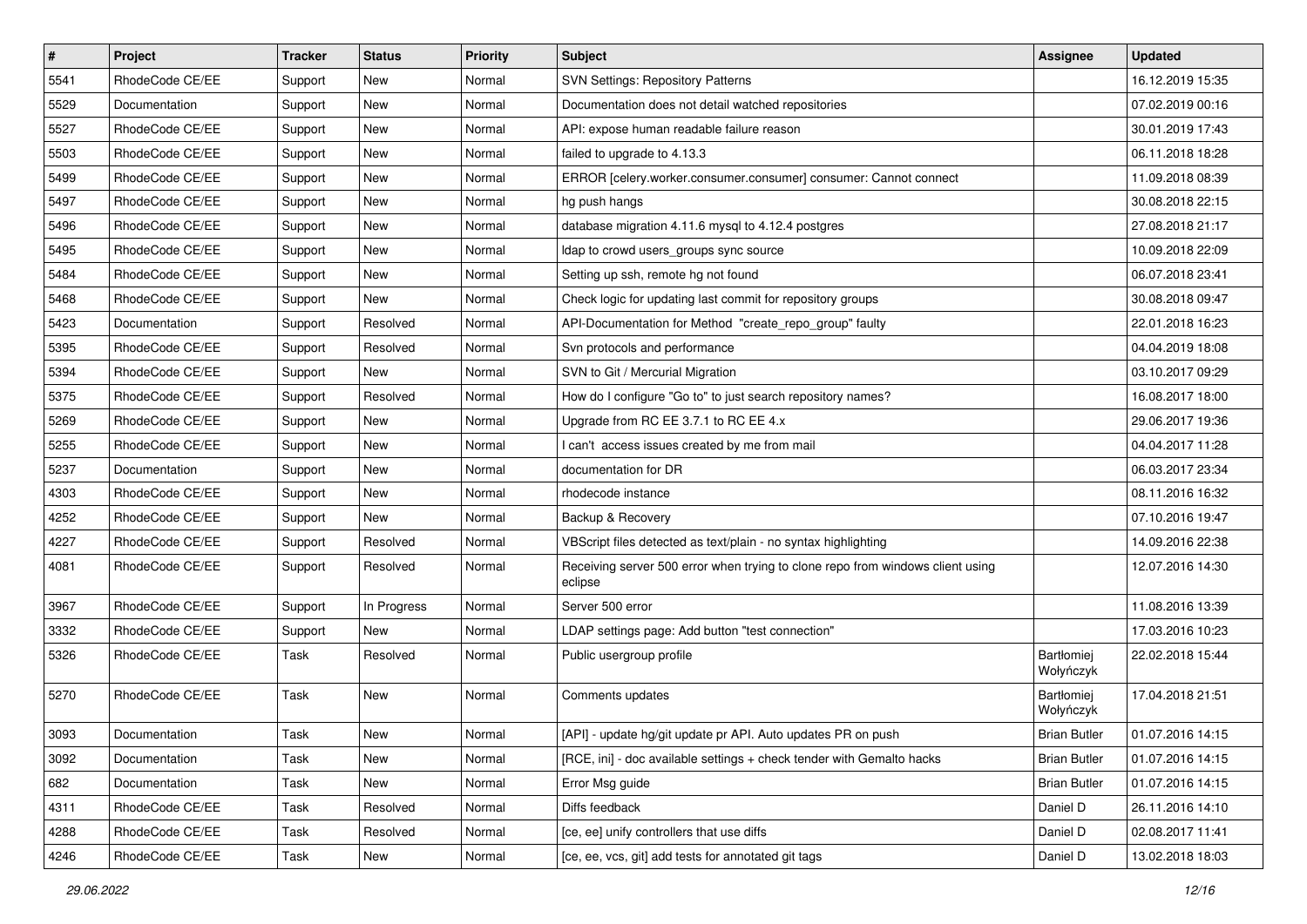| $\vert$ # | Project              | Tracker | <b>Status</b> | Priority | <b>Subject</b>                                                                                     | <b>Assignee</b>              | <b>Updated</b>   |
|-----------|----------------------|---------|---------------|----------|----------------------------------------------------------------------------------------------------|------------------------------|------------------|
| 4238      | RhodeCode CE/EE      | Task    | Resolved      | Normal   | default reviewers updates                                                                          | Daniel D                     | 06.10.2016 14:26 |
| 4202      | RhodeCode CE/EE      | Task    | Resolved      | Normal   | Polish the 503.html page                                                                           | Daniel D                     | 30.08.2016 23:54 |
| 4197      | RhodeCode CE/EE      | Task    | New           | Normal   | [ce, ee] get list of users with their permissions to a repository                                  | Daniel D                     | 22.09.2017 10:30 |
| 4181      | RhodeCode CE/EE      | Task    | Resolved      | Normal   | Integrations: allow root repos only integrations                                                   | Daniel D                     | 31.08.2016 17:44 |
| 4180      | RhodeCode CE/EE      | Task    | Resolved      | Normal   | integrations: possible limit the updates sent                                                      | Daniel D                     | 22.08.2016 12:22 |
| 4179      | RhodeCode CE/EE      | Task    | New           | Normal   | [ce, ee] refine perms summary list                                                                 | Daniel D                     | 14.09.2016 12:09 |
| 4147      | RhodeCode CE/EE      | Task    | <b>New</b>    | Normal   | [ce, ee, docs] Events documentation                                                                | Daniel D                     | 15.08.2016 12:33 |
| 4120      | RhodeCode CE/EE      | Task    | <b>New</b>    | Normal   | [ce] replace get_repo_nodes api                                                                    | Daniel D                     | 17.04.2018 21:49 |
| 4153      | RhodeCode CE/EE      | Task    | Resolved      | Normal   | Optimize readme fetching by changing the system of readme detection                                | Johannes<br>Bornhold         | 09.09.2016 10:17 |
| 4194      | RhodeCode CE/EE      | Task    | Resolved      | Normal   | move svn http backend out of labs into a real VCS settings                                         | Lisa Quatmann                | 14.09.2016 23:16 |
| 5386      | RhodeCode CE/EE      | Task    | Resolved      | Normal   | Increase security for Email Change                                                                 | Marcin<br>Kuzminski<br>[CTO] | 17.02.2018 17:29 |
| 5150      | RhodeCode CE/EE      | Task    | Resolved      | Normal   | Password reset promts in my account should be hidden in accounts that are not of<br>type rhodecode | Marcin<br>Kuzminski<br>[CTO] | 02.01.2017 16:34 |
| 4670      | RhodeCode CE/EE      | Task    | Resolved      | Normal   | Release 4.5.1                                                                                      | Marcin<br>Kuzminski<br>[CTO] | 06.12.2016 21:13 |
| 4297      | RhodeCode CE/EE      | Task    | Resolved      | Normal   | redo the my-pull-requests page to use the datagrid                                                 | Marcin<br>Kuzminski<br>[CTO] | 01.11.2016 09:31 |
| 4282      | RhodeCode CE/EE      | Task    | Resolved      | Normal   | Add inode limit together with disk usage                                                           | Marcin<br>Kuzminski<br>[CTO] | 19.10.2016 12:18 |
| 4281      | RhodeCode CE/EE      | Task    | Resolved      | Normal   | Fix docs on To `increase database performance`                                                     | Marcin<br>Kuzminski<br>[CTO] | 18.10.2016 16:39 |
| 4245      | RhodeCode CE/EE      | Task    | Resolved      | Normal   | Convert control command to use http mode by default                                                | Marcin<br>Kuzminski<br>[CTO] | 14.10.2016 16:13 |
| 3556      | RhodeCode CE/EE      | Task    | Resolved      | Normal   | Disable and rename initial repo scan flag                                                          | Marcin<br>Kuzminski<br>[CTO] | 22.04.2016 14:33 |
| 3454      | RhodeCode CE/EE      | Task    | Feedback      | Normal   | [ce/ee] visually differentiate the two editions                                                    | Marcin<br>Kuzminski<br>[CTO] | 10.08.2016 03:30 |
| 4234      | RhodeCode CE/EE      | Task    | <b>New</b>    | Normal   | prepare and test RhodeCode VM image for AWS                                                        | Marcin Lulek                 | 11.07.2017 13:32 |
| 4052      | RhodeCode Appenlight | Task    | New           | Normal   | release fixes                                                                                      | Marcin Lulek                 | 29.06.2016 12:14 |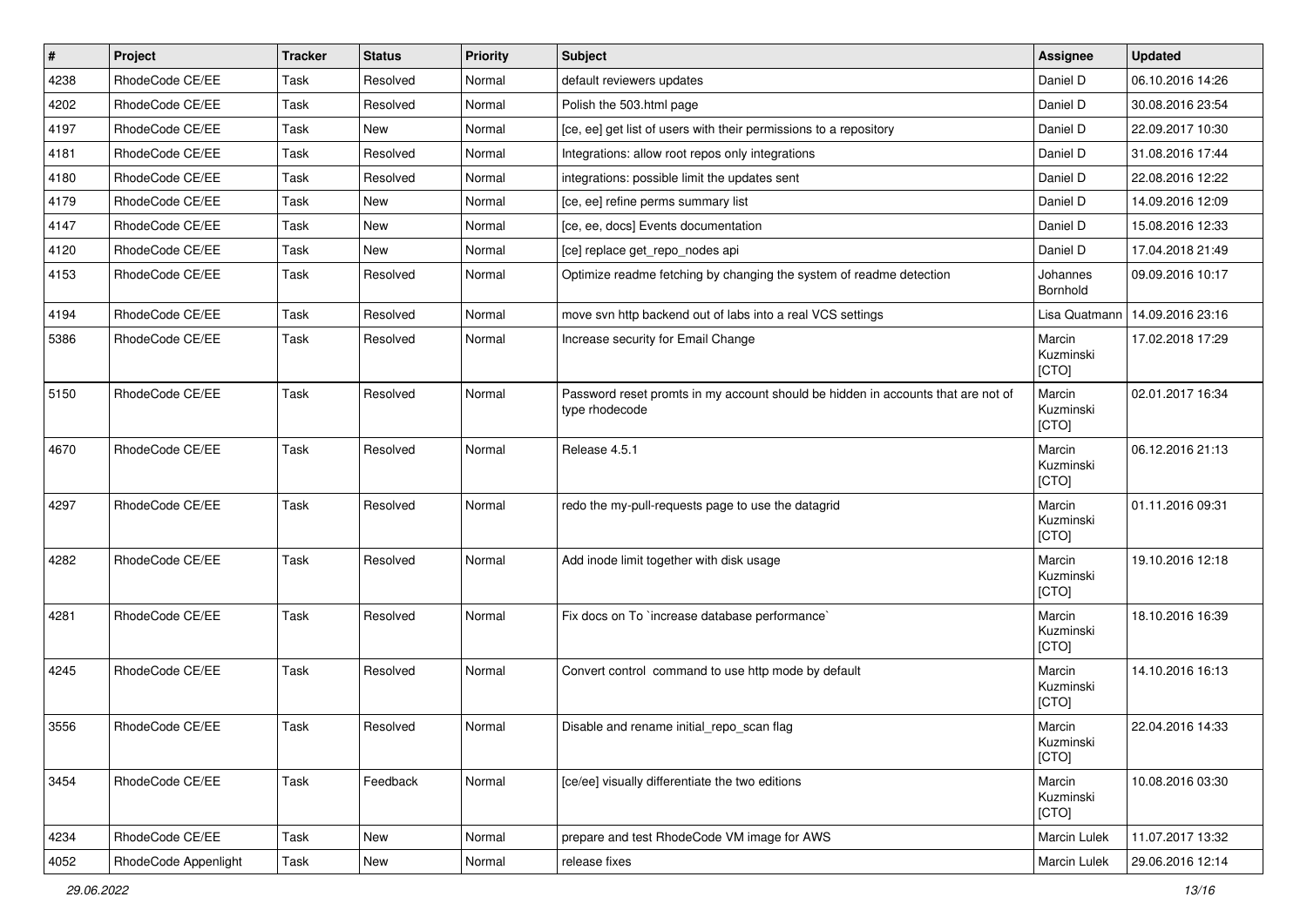| $\pmb{\#}$ | Project         | <b>Tracker</b> | <b>Status</b> | <b>Priority</b> | Subject                                                                                               | Assignee           | <b>Updated</b>   |
|------------|-----------------|----------------|---------------|-----------------|-------------------------------------------------------------------------------------------------------|--------------------|------------------|
| 4237       | RhodeCode CE/EE | Task           | Resolved      | Normal          | Enable HTTP support                                                                                   | Martin<br>Bornhold | 12.10.2016 11:51 |
| 4203       | RhodeCode CE/EE | Task           | Resolved      | Normal          | Get rid of svn.proxy.parent_path_root, and replace it with reading storage location<br>from Database  | Martin<br>Bornhold | 22.09.2016 14:31 |
| 5537       | RhodeCode CE/EE | Task           | Resolved      | Normal          | Add owner to create_pull_request API                                                                  |                    | 28.02.2019 13:52 |
| 5404       | RhodeCode CE/EE | Task           | New           | Normal          | Add an option to detach review rules when deleting an user                                            |                    | 22.11.2017 11:23 |
| 5400       | RhodeCode CE/EE | Task           | New           | Normal          | User group - subgroup support                                                                         |                    | 06.11.2017 22:00 |
| 5343       | RhodeCode CE/EE | Task           | Resolved      | Normal          | SSH key management and SSH support                                                                    |                    | 18.08.2017 23:50 |
| 5265       | RhodeCode CE/EE | Task           | Resolved      | Normal          | Enable phases support                                                                                 |                    | 11.05.2017 11:10 |
| 5235       | RhodeCode CE/EE | Task           | Resolved      | Normal          | relative image support                                                                                |                    | 10.03.2017 23:37 |
| 5229       | RhodeCode CE/EE | Task           | Resolved      | Normal          | add support for https://clipboardjs.com/                                                              |                    | 21.01.2020 02:19 |
| 5225       | RhodeCode CE/EE | Task           | Resolved      | Normal          | add tag of author/contribitor to comments                                                             |                    | 11.05.2017 11:10 |
| 5221       | RhodeCode CE/EE | Task           | Resolved      | Normal          | Missing comment type in emails                                                                        |                    | 19.02.2017 21:46 |
| 5203       | RhodeCode CE/EE | Task           | Resolved      | Normal          | optimise large repos speed                                                                            |                    | 08.09.2017 16:10 |
| 5202       | RhodeCode CE/EE | Task           | Resolved      | Normal          | run git gc and git repack on GIT repos when we have a scheduler via celery in<br>pyramid              |                    | 04.12.2017 20:49 |
| 5201       | RhodeCode CE/EE | Task           | Resolved      | Normal          | API: implement describe-methods                                                                       |                    | 13.02.2017 15:57 |
| 5200       | RhodeCode CE/EE | Task           | New           | Normal          | investigate search improvements                                                                       |                    | 16.12.2019 16:04 |
| 5198       | RhodeCode CE/EE | Task           | Resolved      | Normal          | remove pyro4 from enterprise                                                                          |                    | 07.02.2017 19:28 |
| 5184       | RhodeCode CE/EE | Task           | Resolved      | Normal          | bump pyramid to 1.7.X                                                                                 |                    | 06.02.2017 21:50 |
| 4678       | RhodeCode CE/EE | Task           | Resolved      | Normal          | Release 4.5.2                                                                                         |                    | 19.12.2016 17:32 |
| 4669       | RhodeCode CE/EE | Task           | New           | Normal          | disable pytest sugar on nix-build                                                                     |                    | 01.12.2016 12:52 |
| 4666       | RhodeCode CE/EE | Task           | Resolved      | Normal          | Bump git and mercurial to latest versions                                                             |                    | 02.12.2016 19:01 |
| 4312       | RhodeCode CE/EE | Task           | New           | Normal          | Storage location changes                                                                              |                    | 11.07.2017 13:31 |
| 4305       | RhodeCode CE/EE | Task           | Resolved      | Normal          | Meta-tagging could be excluded from limit                                                             |                    | 09.11.2016 19:27 |
| 4299       | RhodeCode CE/EE | Task           | New           | Normal          | TEMPLATE repo groups                                                                                  |                    | 22.09.2017 10:26 |
| 4290       | RhodeCode CE/EE | Task           | <b>New</b>    | Normal          | Allow to transplant the review status to merged commits                                               |                    | 17.04.2018 21:50 |
| 4283       | RhodeCode CE/EE | Task           | Resolved      | Normal          | bump whoosh to 2.7.4 release                                                                          |                    | 13.12.2016 21:08 |
| 4216       | RhodeCode CE/EE | Task           | New           | Normal          | [ux, renderers] implement consistent rendering for text fields                                        |                    | 06.09.2016 11:46 |
| 4169       | RhodeCode CE/EE | Task           | Resolved      | Normal          | re-architecture celery support                                                                        |                    | 17.11.2017 19:21 |
| 4163       | RhodeCode CE/EE | Task           | New           | Normal          | [ce, ee] celery refactor + upgrade                                                                    |                    | 15.08.2016 12:32 |
| 4151       | RhodeCode CE/EE | Task           | Resolved      | Normal          | [packaging] Subversion to current 1.9.X                                                               |                    | 09.09.2016 10:18 |
| 4140       | RhodeCode CE/EE | Task           | Resolved      | Normal          | Check middleware chain status, and Verify that special middleware is catching<br>exceptions correctly |                    | 23.08.2016 12:13 |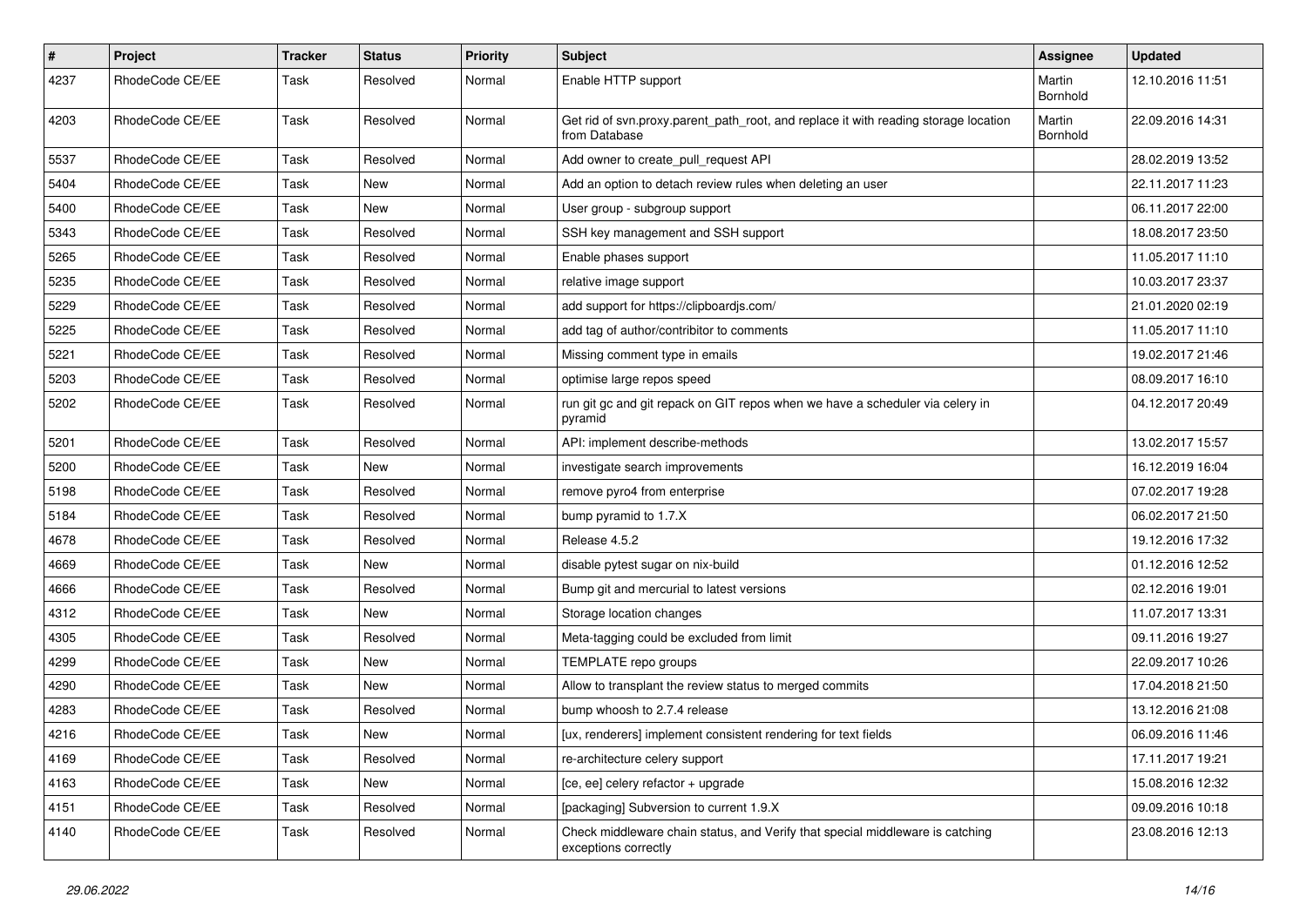| $\vert$ # | Project              | <b>Tracker</b> | <b>Status</b> | <b>Priority</b> | <b>Subject</b>                                                                                | <b>Assignee</b>              | <b>Updated</b>   |
|-----------|----------------------|----------------|---------------|-----------------|-----------------------------------------------------------------------------------------------|------------------------------|------------------|
| 4108      | RhodeCode CE/EE      | Task           | Resolved      | Normal          | Release 4.2.2                                                                                 |                              | 14.10.2016 13:08 |
| 4051      | RhodeCode CE/EE      | Task           | New           | Normal          | [ux, renderering] Consistent formatting on text fields.                                       |                              | 22.09.2017 10:27 |
| 4045      | RhodeCode CE/EE      | Task           | New           | Normal          | File permissions                                                                              |                              | 17.04.2018 21:49 |
| 4003      | RhodeCode CE/EE      | Task           | Resolved      | Normal          | User personal repository groups improvements                                                  |                              | 07.11.2016 16:12 |
| 3504      | RhodeCode CE/EE      | Task           | In Progress   | Normal          | [routing] Move static assets under a common prefix                                            |                              | 19.07.2016 12:27 |
| 3484      | RhodeCode CE/EE      | Task           | New           | Normal          | oauth: reduce required permissions for 3rd party                                              |                              | 13.04.2016 12:33 |
| 3377      | RhodeCode CE/EE      | Task           | New           | Normal          | extra fields types extensions                                                                 |                              | 24.03.2016 15:23 |
| 3376      | RhodeCode CE/EE      | Task           | New           | Normal          | Repo action plugins                                                                           |                              | 24.03.2016 15:21 |
| 3362      | RhodeCode CE/EE      | Task           | New           | Normal          | auth-plugins, indicate visually that plugin is turned on but NOT enabled                      |                              | 22.03.2016 19:03 |
| 3333      | RhodeCode Tools      | Task           | New           | Normal          | Create rhodecode-tools backup command for backup of RhodeCode Enterprise                      |                              | 17.03.2016 12:43 |
| 3261      | RhodeCode CE/EE      | Task           | New           | Normal          | mousetrap.js bump to latest 1.5.X version                                                     |                              | 17.03.2016 12:52 |
| 3260      | RhodeCode CE/EE      | Task           | New           | Normal          | api: expose get repo node method                                                              |                              | 17.03.2016 12:56 |
| 3239      | RhodeCode CE/EE      | Task           | Resolved      | Normal          | Catch all route for repo page or repo group page is always executing checks for<br>every page |                              | 21.04.2016 11:30 |
| 2944      | RhodeCode CE/EE      | Task           | New           | Normal          | Bump gunicorn to 19.4 version                                                                 |                              | 17.03.2016 12:58 |
| 2844      | RhodeCode CE/EE      | Task           | New           | Normal          | Update Bcrypt to a maintained version                                                         |                              | 17.02.2018 20:37 |
| 2744      | RhodeCode CE/EE      | Task           | Resolved      | Normal          | Deprecating Internet Explorer                                                                 |                              | 06.07.2016 12:04 |
| 737       | Documentation        | Task           | New           | Normal          | What is an extra field and how do you add it?                                                 |                              | 01.07.2016 14:15 |
| 4155      | RhodeCode CE/EE      | Bug            | Resolved      | Low             | Date of Last Change is not displayed correctly                                                | Marcin<br>Kuzminski<br>[CTO] | 21.01.2020 02:20 |
| 5612      | RhodeCode CE/EE      | <b>Bug</b>     | New           | Low             | CPU cores getting maxed out by VCSServer on Repository Size request                           |                              | 03.10.2021 23:25 |
| 5598      | Documentation        | <b>Bug</b>     | New           | Low             | Typo in force delete command                                                                  |                              | 19.03.2020 20:10 |
| 5575      | RhodeCode CE/EE      | <b>Bug</b>     | Resolved      | Low             | Filtering username containing '-' does not work in Admin audit log panel                      |                              | 20.01.2020 10:04 |
| 5558      | RhodeCode CE/EE      | <b>Bug</b>     | Resolved      | Low             | Commit compare window covers text                                                             |                              | 08.07.2019 18:12 |
| 5522      | RhodeCode CE/EE      | Bug            | Resolved      | Low             | vcsserver fails when url contains extra "/"                                                   |                              | 28.02.2019 13:52 |
| 5460      | RhodeCode CE/EE      | <b>Bug</b>     | New           | Low             | Repo creation stuck when remote clone returns partial http code 500                           |                              | 06.07.2018 19:14 |
| 5439      | Documentation        | Bug            | New           | Low             | JIRA Integration description: Wrong sample link                                               |                              | 14.02.2018 14:25 |
| 5342      | RhodeCode Appenlight | Bug            | New           | Low             | Broken link [Applications Modify application]                                                 |                              | 21.06.2017 21:21 |
| 4154      | RhodeCode CE/EE      | <b>Bug</b>     | New           | Low             | [ce, ee] user register via github captcha                                                     |                              | 05.08.2016 22:51 |
| 4040      | RhodeCode CE/EE      | Bug            | New           | Low             | [ce, ee] logout when logged out causes 403 Cross-site request forgery detected                |                              | 23.06.2016 13:40 |
| 3615      | RhodeCode CE/EE      | Bug            | New           | Low             | (OperationalError) too many SQL variables on admin journal page                               |                              | 06.05.2016 11:45 |
| 5442      | RhodeCode CE/EE      | Feature        | Resolved      | Low             | Preview of Jupyter notebooks                                                                  | Marcin<br>Kuzminski<br>[CTO] | 16.01.2019 16:33 |